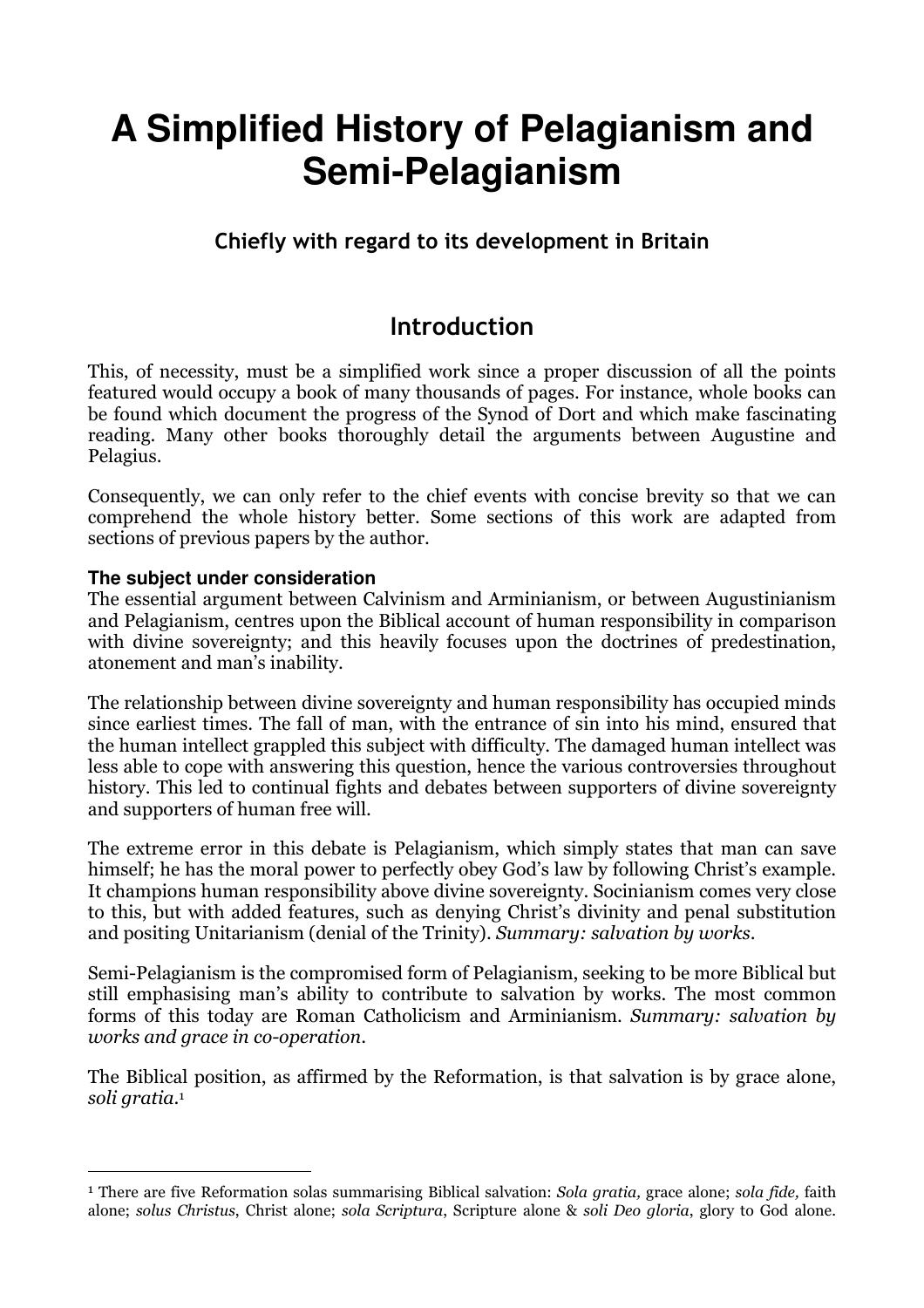The debates on these issues continue to this day but often with little or no knowledge of the historical background. It seems appropriate, however, to discover the historical circumstances about this universal debate to help throw some light on the facts.

Two key principles of Pelagianism and Semi-Pelagianism are:

- 1. Adam's sin has not corrupted all men and has, therefore, not rendered them spiritually unable and guilty.<sup>2</sup>
- 2. Man's responsibility is measured by his ability. God does not command what men cannot do naturally. Faith is demanded, therefore all men have faith if they choose. Pelagius, 'God does not command us to do anything that we cannot do…. If I ought, then I can.' (sic.).<sup>3</sup>

Summary: '*I can*'.

In answer to this Calvinism avers, with Scripture, that:

- 1. Adam's sin has corrupted all men; all men are guilty in Adam and morally unable to do good. (Rm 3:10-18; Job 15:14)
- 2. Responsibility is not limited by ability. God commands men to believe and repent even though they cannot do this without grace (Acts 17:30;). Faith and repentance are gifts of God to the elect alone (Eph 2:8-9; Phil 1:29; Acts 5:31, 11:18). Augustine, 'Give me what you command and command what you will.<sup>4</sup>

Summary: 'I can't but God will'.

Once we understand the evils of the historic forms of Pelagianism we will be more able to spot, resist and reject the modern guises by which this satanic lie is placed into the churches. If Christians had properly understood historic Pelagianism and Semi-Pelagianism, they would never have followed John Wesley, Charles Finney, Nathaniel Taylor, Hugo Grotius, Clark Pinnock or Andrew Fuller.

# The chief movements and controversies

# Pre-Reformation

## **Judaisers & Ebionism**

 $\overline{a}$ 

The earliest attack on sovereign grace alone was by the Judaising elements in the Jewish Christian church. We see Paul being forced to combat this in the book of Galatians. Certain Jewish teachers insisted that Christians had to keep the Law of Moses legalistically. God's justification was not enough, man had to add his works righteousness to be accepted with God. Paul's response is clear:

A man is not justified by the works of the law but by faith in Jesus Christ, even we have believed in Christ Jesus, that we might be justified by faith in Christ and not by the works of the law; for by the works of the law no flesh shall be justified. (Gal 2:16)

Thus salvation is by grace, through faith, is in Christ alone, is based upon the word of God and is to the glory of God alone.

<sup>&</sup>lt;sup>2</sup> Pelagius: 'God has given you a nature that enables you to choose the right. You can avoid sinning if you wish. If you sin, it is … because of your misuse of your free-will. … God commands nothing impossible. It is sheer profanity to say that God has laid certain duties upon us and at the same time has given us a nature incapable of performing them'. Reginald Stewart Moxon, The Doctrine of Sin, George Allen & Unwin, London, 1922, p50.

<sup>3</sup> Charles R. Biggs; Pelagianism in the Formation and the Reformation of the Christian Church Part I. http://www.aplacefortruth.org/essays/part1c.htm

<sup>4</sup> Augustine, Confessions, 10:29: or 'Grant what Thou commandest, and command what Thou dost desire'.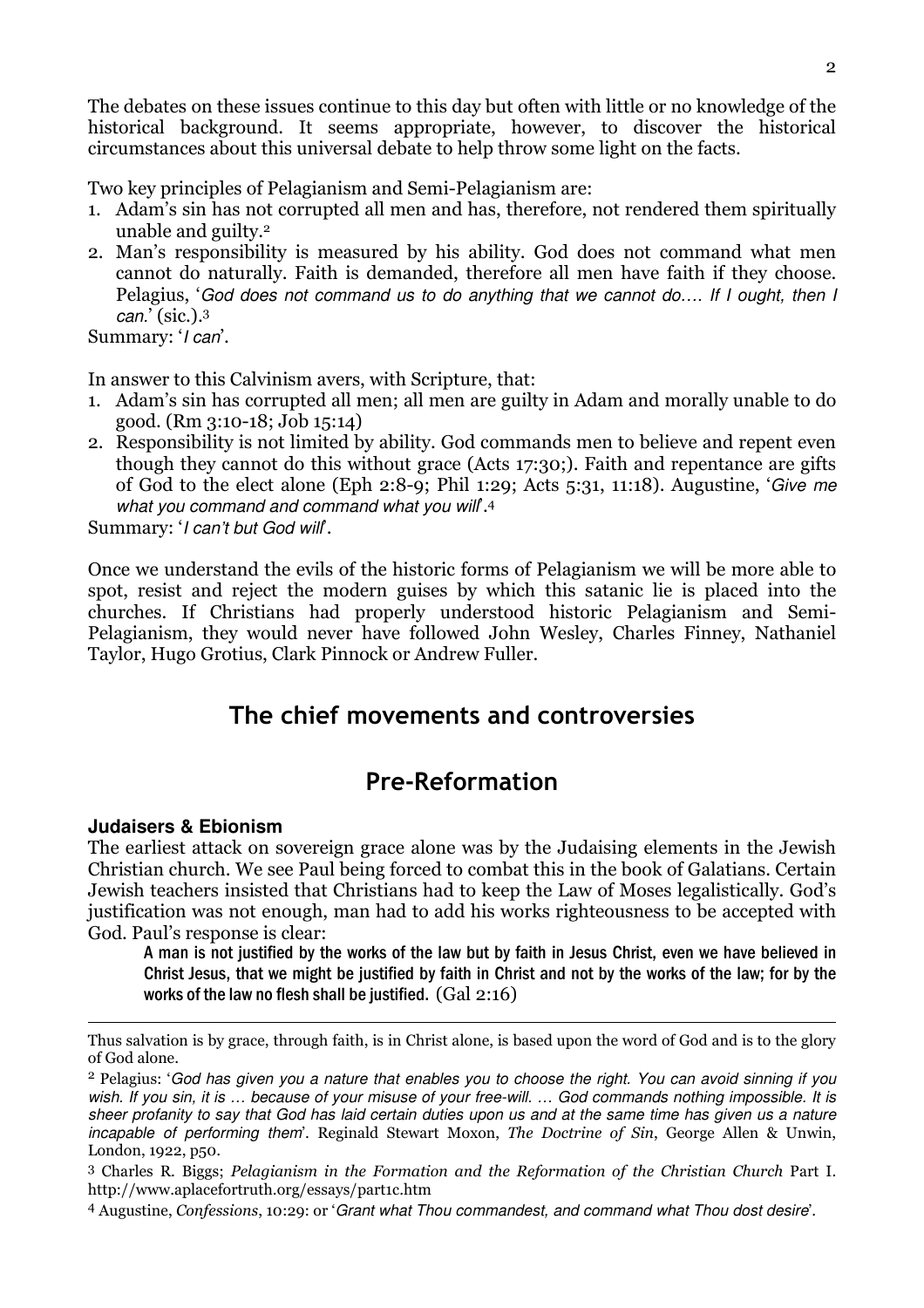This error set the scene for future heresies, adding human legalistic works to faith and grace.

After the death of the apostles, this error formalised into a cult called Ebionism, which was a mixture of Essene5 folk from Qumran and legalistic Christians. Eventually this sect exalted the law, rejected the letters of Paul and rejected the pre-incarnate life and divinity of Christ. Note that works righteousness immediately detracts from the glory of Christ and leads to further error where the Lord is denied. This will be repeated in later history.

#### Summary

 $\overline{a}$ 

Jewish legalism is essentially Pelagian.

#### **Augustine and Pelagius**

The first major controversy in the church over this issue was inspired by the teachings of the British Celtic monk, Pelagius.

Pelagianism was an 5th century system of works righteousness that was developed by the Pelagius and vigorously confronted by Aurelius Augustinus of Hippo Regius in Numidia [354-430].<sup>6</sup> This denied the total depravity of man, the imputation of Adam's sin to all men, election, and the need of redemption; it essentially asserted that man could achieve his own righteousness. It elevated man's free-will and claimed that man could obey the law sufficiently unto salvation, aided by Christ's example. It was the strongest teaching that contended against the sovereignty of God in salvation.

Pelagius came from Rome to Carthage in 410 with his student Celestius. Concerned by low morals he considered that Augustine's emphasis on grace contributed to lax living. Celestius, the most prominent follower of Pelagius, was condemned at the Council of Carthage in 411 because he denied the transmission of Adam's sins to his descendants. Pelagius and Celestius were both condemned at the councils of Carthage and Milevis (Numidia, North Africa) in 416 and Pope Innocent I [410- 417] excommunicated them; but their preaching continued.

Augustine condemned Pelagianism, emphasising the doctrines of grace and especially the denial of human ability to do good; his efforts were repeatedly recognised by the church. Pelagianism was condemned in 418 at the Council of Carthage, while Augustinianism was formally upheld; and the Pelagians were exiled by the Western Emperor Honorius. The council proclaimed that that grace was necessary for right living, and that sinlessness is impossible in this life. However, this did not end the debate due to the preaching of Pelagius' supporters, even after his death sometime before 420.

Therefore, the condemnation of Pelagianism was re-affirmed in many councils and synods and the former council decision ratified at the Third General Council of Ephesus in 431. Pelagianism was thereby condemned by church councils in the East and the West and was refuted by more church councils in history than any other heresy.

Pelagianism remained strong in southern Italy and Sicily, openly preached by Julian of Eclanum until his death in 455. This deposed bishop was Pelagianism's most systematic exponent, causing Augustine to write three works against him before he died in 431. It was also popular in Britain until the coming of Germanus of Auxerre, Gaul, who was invited by

<sup>5</sup> A Jewish sect based upon secret doctrines, communism, rejection of animal sacrifices and asceticism. They were based in a secluded community at Qumran, where the Dead Sea Scrolls were later discovered.

<sup>6</sup> Numidia was in Roman North Africa. Augustinus is better known as 'Augustine', sometimes abbreviated as 'Austin'.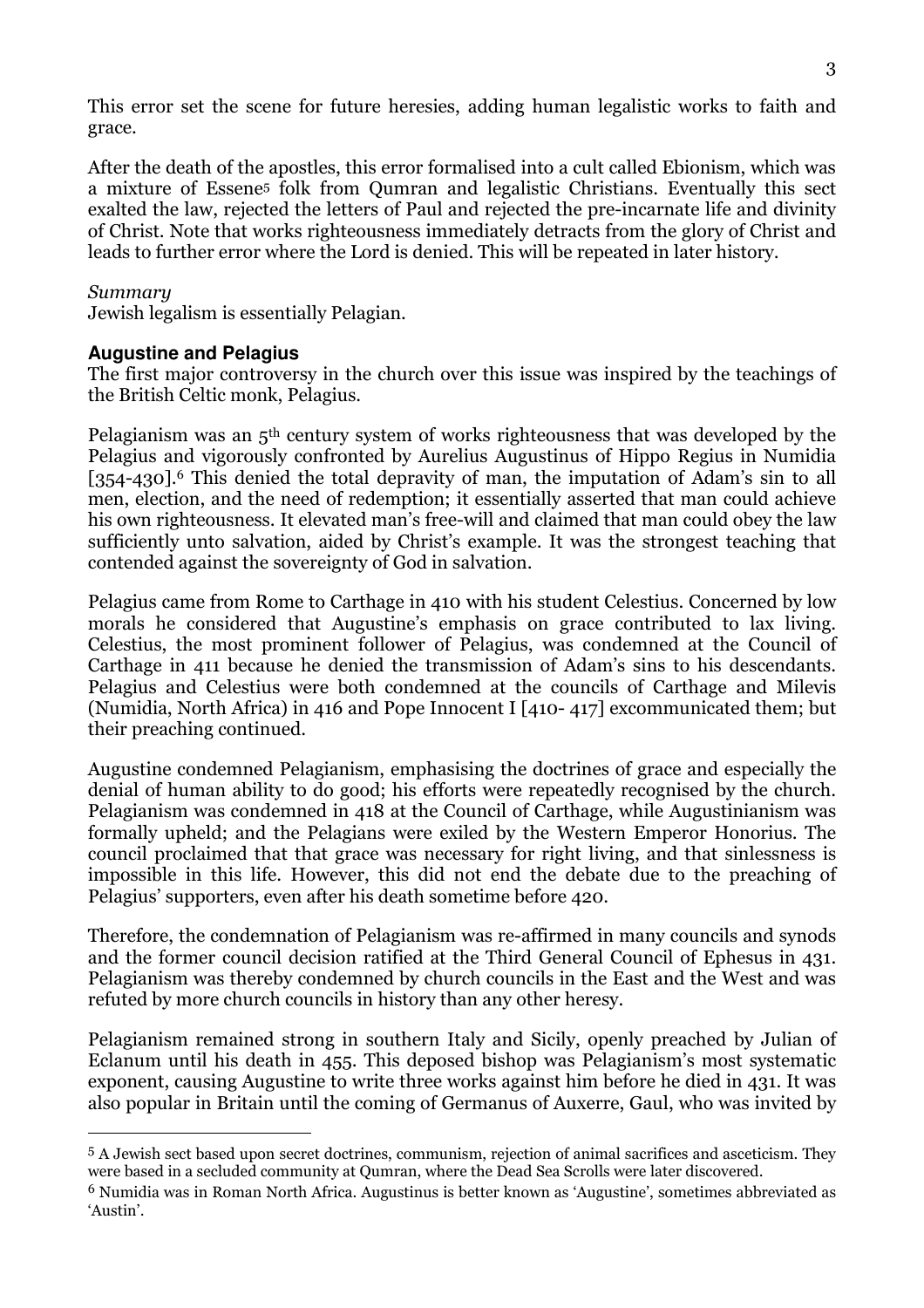British bishops to lead two missions to combat the Pelagian heresy in 429 and 447. Pelagianism had ruined the British churches but Germanus brought the truth to bear on Celtic Christians and built and strengthened churches.

#### Summary of Pelagianism

God's grace not needed, Man saves himself.

#### Chief advocates

Pelagius, Julian of Eclanum, Celestius.

#### **Semi-Pelagianism**

After the Pelagian controversy, Semi-Pelagianism arose seeking to reconcile Augustinianism with Pelagianism. Adherents rejected the heresy of Pelagius but also balked at the harsh rigidity of Augustine's determinism. So, they rejected Augustine's doctrines of predestination and irresistible grace to affirm human responsibility, or man's free-will.<sup>7</sup>

Key influences in this amorphous movement were the ascetic monastic, John of Cassian [d. 433] and Faustus, bishop of Riez [d. 490]. John Cassian said that the beginning of doing good is man's doing (like Pelagianism), but grace takes over immediately afterwards (contra Pelagius). Man is not dead in sin but merely sick. God does not choose the elect in eternity but merely foresees who would believe in the future. Men can resist God's Spirit. Augustine responded in the works, On the Predestination of the Saints and The Gift of Perseverance. Prosper of Aquitaine continued Augustine's fight after his death. However, Semi-Pelagianism flourished in Southern France (Gaul) with Faustus of Riez; but in 523 his views were denounced as heretical at Constantinople and at Rome.

This set the foundation for many future compromises on free grace. It taught that man, though fallen, was not spiritually dead and has some power to do good but needs grace as well, found through the Bible. General grace allows for the possibility of being saved; inner grace is given to the man who has already decided to do good. Grace perfects what man starts. Man's will co-operates with the Spirit in regeneration and initiates it by free will. Man's decision is supreme and election is denied. This synergistic system<sup>8</sup> (the basis of Arminianism) forms the essence of all future synergistic errors, as we shall see. All such systems deny election, total depravity, limited atonement and justification by faith alone.

#### Summary of Semi-Pelagianism Synergistic regarding salvation.

Chief advocates John of Cassian and Faustus, bishop of Riez.

#### Issues at stake

 $\overline{a}$ 

Is man dead in sins or not? Does God regenerate and give faith or does faith come before regeneration? Does God predestine men to salvation or does he foresee that some men believe? Is grace general (common) to all or particular to the elect? Is God sovereign in salvation or does he need man?

<sup>7</sup> Semi-Pelagianism: doctrines upheld in the fifth century by a group of theologians who, while not denying the necessity of grace for salvation, maintained that the first steps towards the Christian life were ordinarily taken by the human will and God's grace supervened later. Oxford Dictionary of the Christian Church.

<sup>&</sup>lt;sup>8</sup> Synergism [from the Greek syn – 'together' and ergon – 'work', hence 'combined work or action'] is the idea that the human will co-operates with God in salvation; as opposed to monergism, [from the Greek monos – 'one' or 'single and ergon – 'work, hence 'single work or action'] the Biblical belief that God alone is the efficient cause of salvation, the human will cannot contribute; God is sovereign.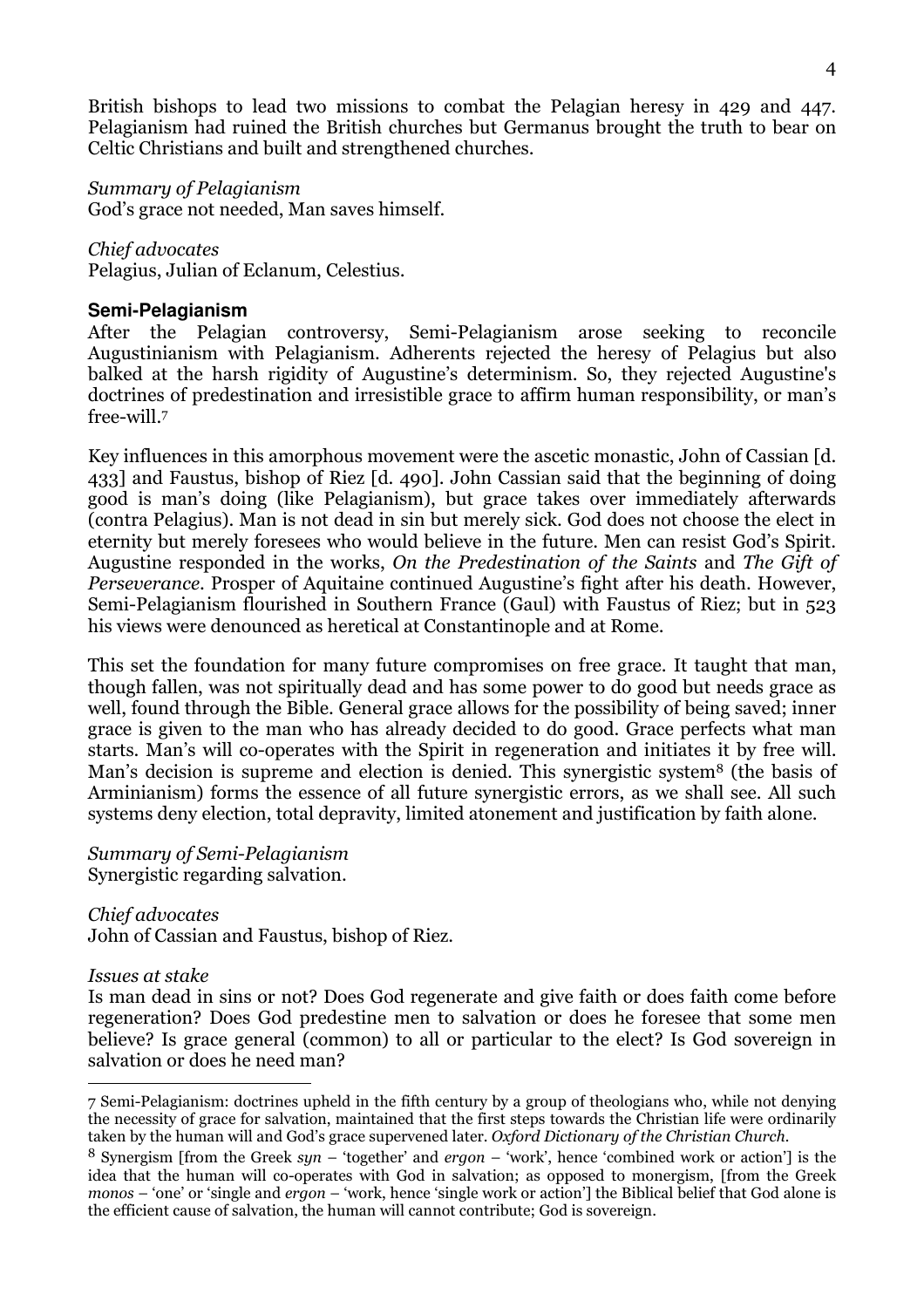#### **Semi-Augustinianism**

This was a reaction in the Pelagian controversy against Pelagianism and Semi-Pelagianism, which it condemned, in 5<sup>th</sup> century Gaul (France). It was mainly established by Caesarius the bishop of Arles [470-543]. It proposed a moderated Augustinianism at the Second Council of Orange [529], which became the foundation of Roman Catholic views on the atonement for the Middle Ages. Main teaching: Grace comes to all enabling man to choose God and perform good works necessary for salvation. It also teaches: the denial of reprobation and affirmation of baptismal regeneration.9 Essentially it teaches that an unbiblical prevenient grace (working in the church sacraments) enables men to exercise free-will to then co-operate with God in salvation by good works, rather than the Semi-Pelagian view that free-will initiates grace. It denies irresistible grace and the particular decree of redemption.

The Synod of Orange ended the Pelagian and Semi-Pelagian controversy as far as the church was formally concerned but variations of Pelagianism continued. Semi-Augustinianism flourished in places after the Council of Orange because the Synod failed to affirm Augustine's teaching on predestination and irresistible grace. This set the tone for medieval Romanism, which allowed for Semi-Pelagianism to continue.

#### Summary of Semi-Augustinianism Synergistic regarding salvation.

#### Issues at stake

Particular (absolute) predestination; irresistible grace; absolute sovereignty of God.

#### Chief advocate

 $\overline{a}$ 

Caesarius the bishop of Arles; Avitus, archbishop of Vienne; Gregory the Great, the biggest influence on medieval religion. Thus the Roman church became Semi-Pelagian.

#### Chief advocates of strict Augustinianism

Isidore of Seville [c. 560-636], Bede [c. 673-735], Alcuin [d. 804], Gottschalk [c. 804-869] and much later the proto-Reformers, Gregory of Rimini [d. 1358], John de Wycliffe [c. 1329-1384] and Jan Hus [1373-1415], followed by Martin Luther [1483-1546].

#### **Gottschalk (Gotteschalk, Godescalus)** [805-869]

The next major controversy revolved around the monk of Orbais named Gottschalk in the mid-9th century. He championed the doctrines of Augustine which, though enshrined in the Roman Church, had fallen in favour in reality.

Through Augustine's anti-Pelagian writings he became the leader of an early medieval neo-Augustinian movement. He taught in Italy and the Balkans but his doctrine of double predestination generated opposition. In 849 Gottschalk returned to Germany where he was sent by abbot Rabanus Maurus to a monastery at Hautviller, run by Archbishop Hincmar of Reims, to shut him up. From the monastery Gottschalk continued to read and write, entering into a fierce controversy, splitting the church.

Hincmar called a Synod in 849 to force Gottschalk to recant but he steadfastly refused. The Synod condemned him and adopted heresies, such as conditional reprobation, universal atonement, and a desire of God to save all men. Gottschalk was deposed from the

<sup>9</sup> The separation of Semi-Pelagianism and Semi-Augustinianism is a historical fact as evidenced in Roman Catholic monastic squabbles, but the doctrinal tenets are somewhat confused and interlocking. Both are Semi-Pelagian but the latter is more moderate.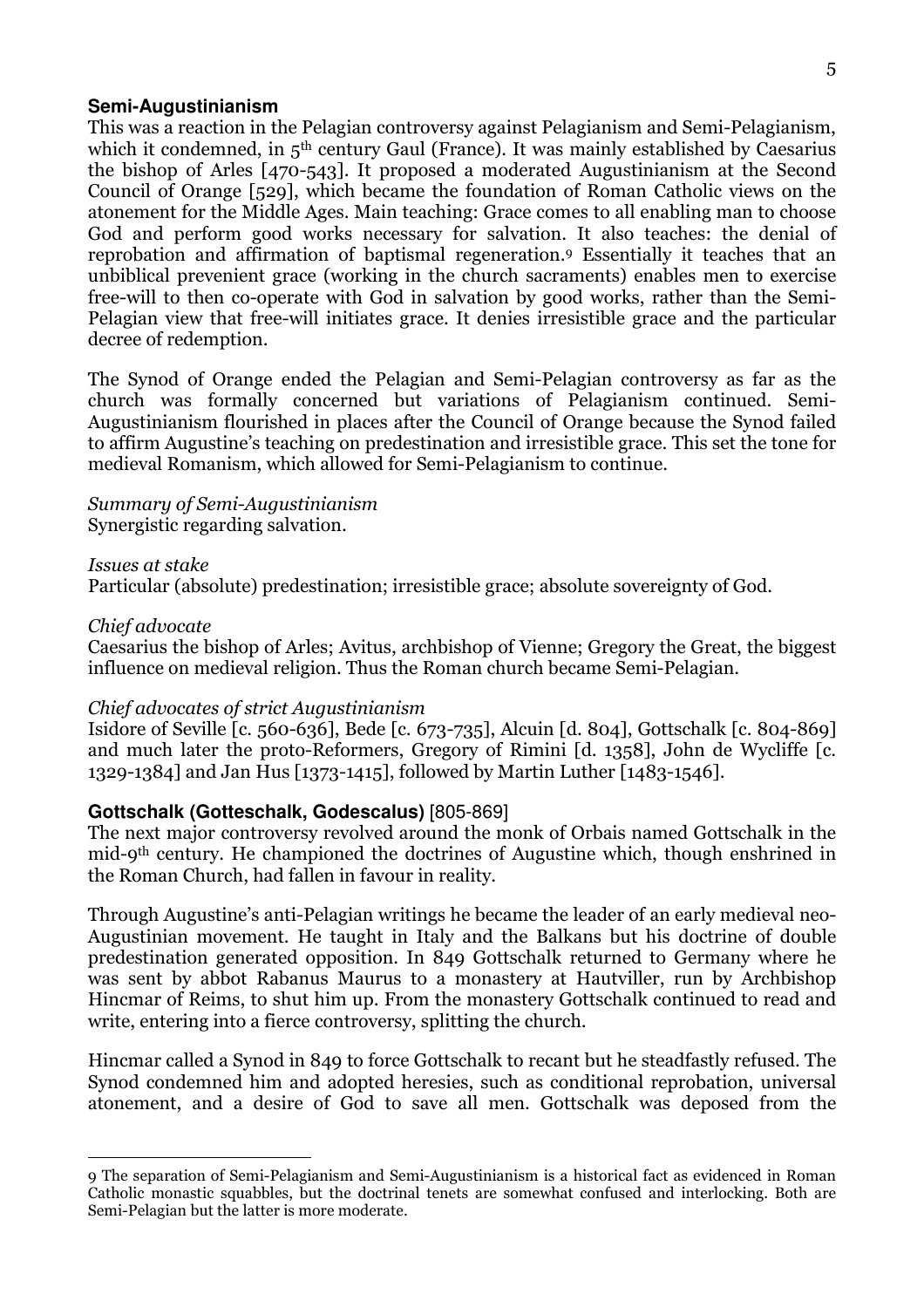priesthood, his books burned; he was shut up in a monastery, and publicly whipped and later tortured.

Gottschalk centred primarily on predestination highlighting the Augustinian doctrine, which stated that God's gracious influence was limited to the elect. Gottschalk also limited the atonement itself, which was restricted to the elect in the sovereign purpose of God.

According to him, predestination was twofold, comprehending the punishment of the reprobate as well as the salvation of the elect; but while he held the predestination of men to the punishment of their sin, he was far from holding, as his opponents alleged, that they were predestinated to the commission of sin.<sup>10</sup>

For holding this view Gottschalk was relentlessly persecuted and imprisoned, where he died miserably after twenty years of imprisonment.<sup>11</sup>

What this demonstrates is that although the official, historic position of the Roman Church was Augustinian, in reality it was hardened Semi-Pelagianism, sanctioned by councils.

#### Summary

Gottschalk was a proto-Calvinist.

[Note: Did Augustine teach double predestination? Some contest this. Augustine taught that from eternity God predestined those whom He would save and those whom He would not; he did not emphasise what is termed 'double-predestination' but did teach it. 'That is, he has been irrevocably destined to the judgment of eternal fire.' Augustine on John, tract. 95. 'Therefore the mercy is past finding out by which He has mercy on whom He will, no merits of his own preceding; and the truth is unsearchable by which He hardeneth whom He will, even although his merits may have preceded, but merits for the most part common to him with the man on whom He has mercy. As of two twins, of which one is taken and the other left, the end is unequal, while the deserts are common, yet in these the one is in such wise delivered by God's great goodness, that the other is condemned by no injustice of God's. For is there unrighteousness with God? Away with the thought.' Treatise on the Predestination of the Saints, Book II, the Ante-Nicene Fathers, chapter 25. 'It is, therefore, in the power of the wicked to sin; but that in sinning they should do this or that by that wickedness is not in their power, but in God's, who divides the darkness and regulates it; so that hence even what they do contrary to God's will is not fulfilled except it be God's will.' Treatise on the Predestination of the Saints, the Ante-Nicene Fathers, Book I, chapter 33. 'The wills of men are so much in the power of God, that he can turn them whithersoever it pleases him. … Who can help trembling at those judgments of God by which He does in the hearts of even wicked men whatsoever He wills, at the same time rendering to them according to their deeds? Treatise on Grace & Free Will, Ante-Nicene Fathers, Chapter 41]

#### **Peter Abelard** [1079-1142]

Abelard is responsible for the Moral Influence Theory of Atonement. He was a scholastic philosopher and theologian who led an event-filled life that has been dramatised. Though brilliant he was in error about the Trinity and was hounded, settling in an obscure monastery in Brittany. However the conditions were so harsh that he returned to Paris where he once again became a popular lecturer. Assailed again by Bernard of Clairvaux, he was condemned by the Council of Sens and died on his way to Rome to appeal his case.

He left many works on logic and theology and among his followers were future popes and cardinals. In the 19th century he was hailed as the precursor of modern free-thinking, but

 $\overline{a}$ 10 John Owen, Works Vol. 10, A Display of Arminianism, Prefaratory note by John White, p13-14. AGES Software edition (2000). Chunks of this paper are indebted to this note.

<sup>11</sup> Note that double predestination had appeared before. Fulgentius bishop of Ruspe [468-533], in the name of the sixty African bishops banished by the Vandals and then living in Sardinia, wrote De veritate praedestinationis et gratiae Dei, against Faustus. He used the expression 'praedestinatio duplex', but understands by the second predestination to be the predestination to damnation, not to sin, and censures those who affirmed a predestination to sin.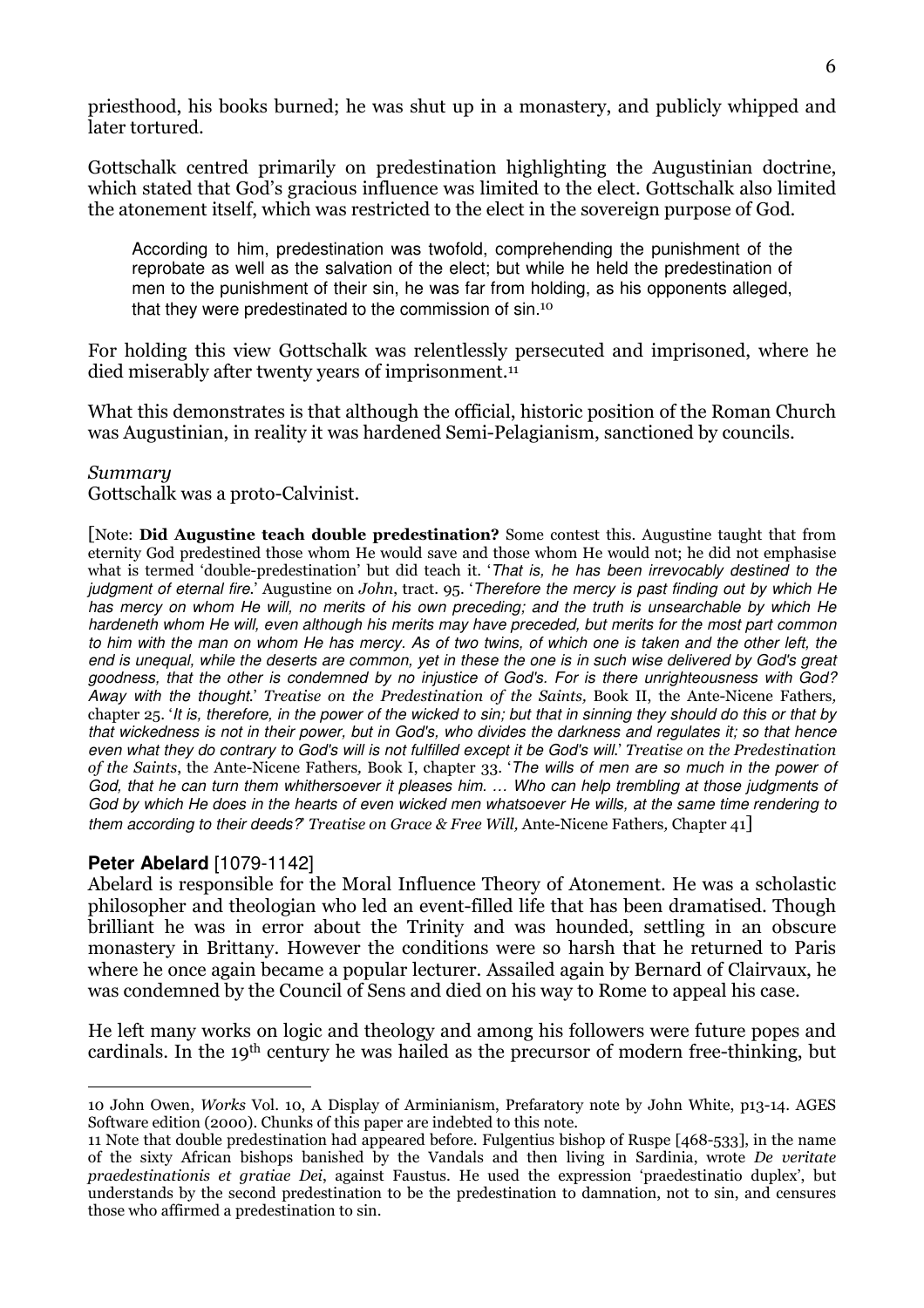he was really just another theologian who sought to rationalise faith by reason, but adopting new methods.

His Moral Influence Theory of the atonement states that the atonement has an effect on man because of what Christ did. When men contemplate the love of God in the death of Jesus we are moved to repent and love him back. Thus salvation becomes a work of man.

In reality this theory denies that there is any atonement at all, claiming that God does not require satisfaction for sin (as taught by Anselm, 1033-1109). Thus the death of Christ does not satisfy divine justice nor is it expiation for sin; it is just a manifestation of God's love. God wants to save everyone and just requires them to be penitent. This is a denial of the Biblical idea of atonement presented throughout Scripture, which is always connected to a propitiating sacrifice.

This is essentially Pelagian and went on to influence further errors on the atonement in later history (notably Governmental Theory). It is a significant diversion from Anselm's theory that the atonement is satisfaction for sin (which is similar to Protestantism's idea of penal substitution).

#### Summary

 $\overline{a}$ 

A Pelagian, false system of atonement.

#### **Medieval period**

In the late medieval era the scholastic theologians began to modify and deviate from Augustine's views on man's will and predestination.

Thomists12 and Scotists13 had discussed the problem metaphysically under a cloud of scholastic subtleties. But even these had been influenced by Augustinianism, despite heavily centring on unbiblical rationalism and Aristotelian philosophical speculation.

Among the schools of thought which deviated the most were the Scotus and Occamist.<sup>14</sup>

There was a tendency to tone down Augustine's doctrine of absolute predestination by emphasizing God's foreknowledge and to make the most of his idea of freedom of choice. For the scholastic theologians, even those of them, like Scotus and Occam and his followers, who diverged farthest from Augustine's doctrine of salvation, professed to follow him before all other fathers as their master, and held the teaching of Pelagius to be heresy. Nevertheless, there is in the scholastic theologians, even the least divergent from Augustine, an element that does not entirely accord with his teaching on grace and free will, and this element becomes more marked in that of the later schoolmen.<sup>15</sup>

In general, the Romanist position was formally unchanged but on the ground there were a variety of opinions held on the matter. For the average church-goer, the Roman system was Semi-Pelagian, or worse, mere superstition. In some cases (such as Tetzel's selling of

<sup>12</sup> Followers of Thomas Aquinas [1224-1274], founder of Roman Catholic scholasticism. The greatest philosopher and theologian of the medieval church. The Summa Theologica was a framework of Christian theology based on Aristotelian principles. It emphasised reason in knowing God.

<sup>13</sup> Followers of Duns Scotus. Scotism is the name given to the philosophical and theological system named after 'Blessed' John Duns Scotus. He confronted Aquinas on several points. Thomism and Scotism both derived from Arabic Neoplatonised Aristotelianism, but Thomism is closer to the orthodox Aristotelianism of Maimonides, Averroes and Avicenna, while Scotism reflects the Platonising tendency going back through Avicebron, the Brethren of Purity, the Liber de Causis and Proclus to Plotinus. Scotism developed the idea of the Immaculate Conception.

<sup>14</sup> Followers of William of Ockham [1280-1349].

<sup>15</sup> James Mackinnon, Luther & the Reformation, Russell, (1962) p65.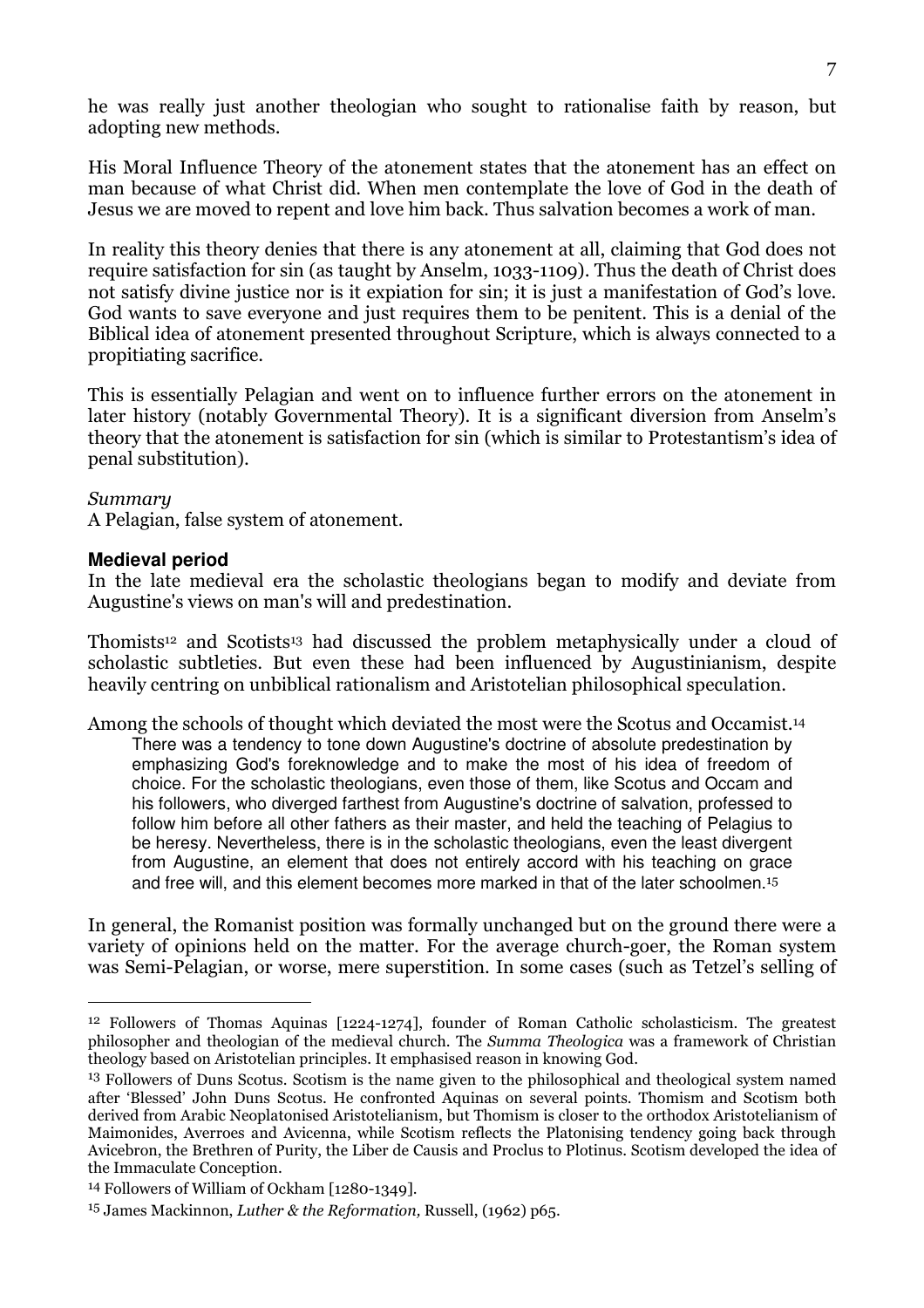papal indulgences or the prayers of the saints) it was not just works salvation, but the work of someone else.

It is noteworthy that what spurred Luther on to Reformation was denying the later schoolmen (scholastics) and holding on to his order's strict Augustinianism which he graciously received from his mentor Johann Staupitz.

## Summary

Synergism prevails in practice but Augustine assented to academically. Semi-Pelagianism is both taught and practised.

#### **Romanism**

Perhaps the key error taught by Rome was the corruption of justification. Rome denied (and still denies) justification by faith alone. Romanism is essentially a Semi-Pelagian religion, based on works righteousness. It teaches the necessity of the works-righteousness of the sinner and also of the church leadership officiating various supposed means of grace.

Rome can make statements that at first sight seem Biblical, such as, justification is by faith 'on account of the merits of Jesus Christ only'. But 'faith' here does not mean reliance upon Christ alone. Roman Catholics understand this to mean the Spirit's influence in believers that produces righteousness in them, so that they begin to fulfil the law (as in Semi-Pelagianism or Semi-Augustinianism). It is a gradual progression of works righteousness. Rome also teaches that justification can be received in baptism and can be lost. The Council of Trent stated clearly that it depends, at least in part, upon human merit. Trent confused justification with sanctification (C. 16. Canon 24), thus stating that it is a gradual process. [This is another common error, e.g. seen in many early Anabaptist groups.] Roman Catholicism is based upon human merit in salvation, both in its initiation and continuation. Roman justification is not by grace-given faith alone.

We should also note another characteristic of false teaching here. Heresies often take Biblical words and frame propositions that appear at first sight to be Biblically sound. Words are used that have a scriptural and theological meaning, but are defined differently, so that to the false teacher the meaning of the doctrine is different. For instance, 'faith' for Roman Catholics does not mean the same as 'faith' in the scripture.16 This is a deceitful technique used to fool adherents and defend from external attacks. Defending the faith calls for careful analysis, application, trust in God and wisdom.

#### Summary of Romanism

A synergistic, Semi-Pelagian system based upon human works in co-operation with an unbiblical grace received through the church sacraments.

# The Reformation period

## **Anabaptists**

 $\overline{a}$ 

This was a very diverse grouping with at least four main types being noticeable, only one that can claim to be truly evangelical; though some Reformed historians even deny this saying that they were all heretical.

<sup>16</sup> The Baptist Andrew Fuller used this technique of constantly and arbitrarily redefining words to such a degree that it is exceedingly difficult to penetrate his meandering thinking and many readers are fooled to believe his false propositions.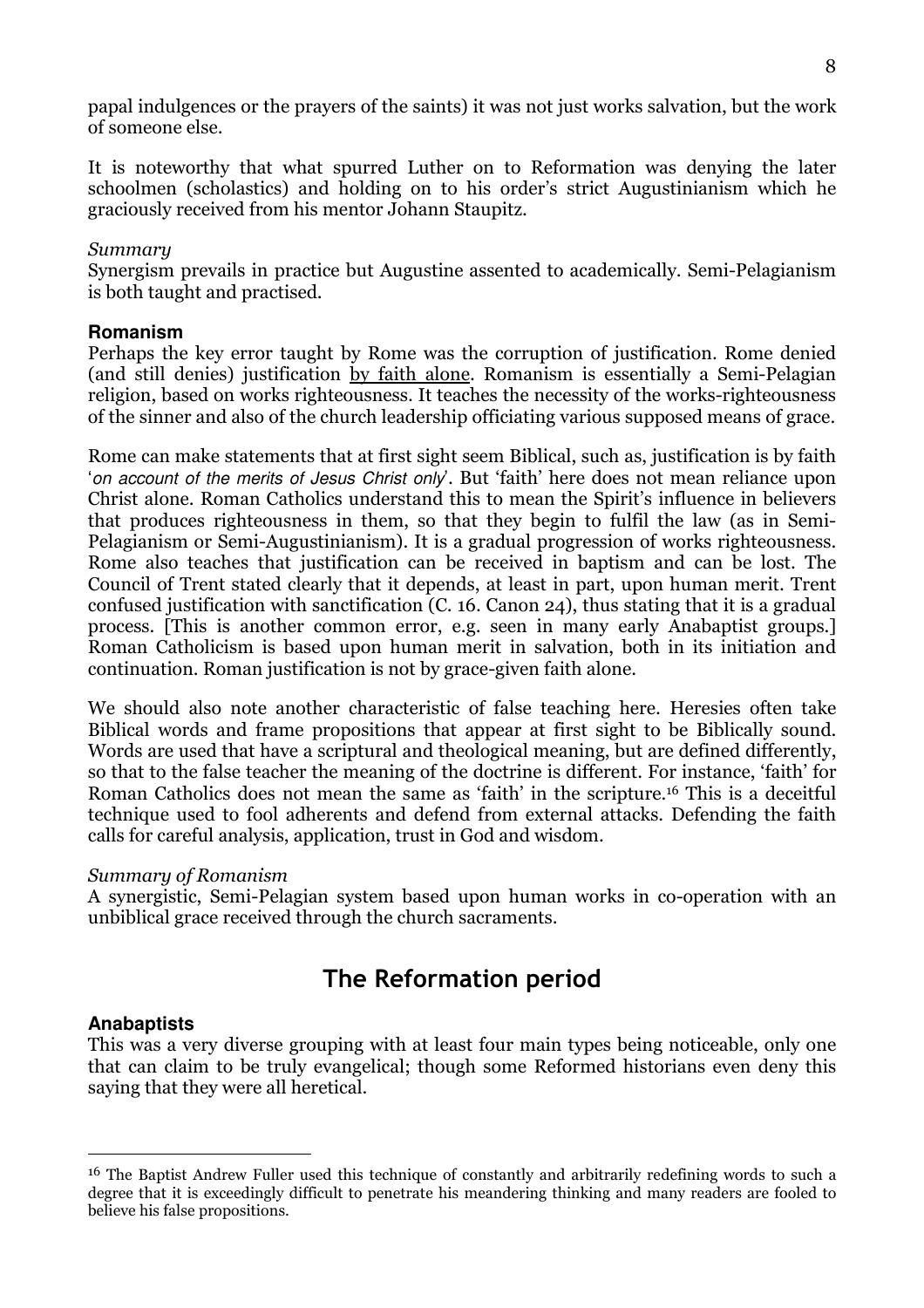Certainly many important Anabaptists rejected the doctrine of unconditional election (e.g. Michael Sattler). Others denied total depravity and taught free-willism (such as Balthasar Hubmaier). Many denied justification by faith alone. At least one Anabaptist confession was synergistic in composition and denied original sin. The Waterland Confession denounced unconditional election and reprobation in article 7, while it affirmed conditional election based upon human faith and endurance in articles 47-48. Often the way of salvation was by 'walking the way Christ walked' including personal suffering; this personal suffering had redemptive value (e.g. Hans Hut, Hubmaier). Leonard Schiemer stated, 'Without my suffering God cannot save me in spite of all his power'.<sup>17</sup> They also affirmed the falling away of the saints (Hans Denck, Hubmaier). All this is similar to the Romanism of Trent.

#### Summary

The overriding emphasis of Anabaptism was Pelagian.

#### **Michael Servetus** [Miguel Serveto Conesa, 1511-1553]

Servetus was a humanist polymath who first accurately described pulmonary blood circulation. He was a theologian, physician, cartographer, familiar with mathematics, astronomy, meteorology, geography, human anatomy, medicine and pharmacology, jurisprudence, translation and poetry.

Servetus is famous for being burned at the stake for heresy in Geneva, for which many foolish people blame Calvin personally. In fact Calvin did everything he could to help him from the decision of the Genevan magistrates and the condemnation of the King of France.

Some place Servetus with the rational wing of the Anabaptists. What is certain is that he taught many serious errors, such as denial of the Trinity, when this was punishable by death in all European states, Catholic and Protestant.

Servetus denied the eternal existence of the Son and substitutionary atonement and taught a mystical, Neo-Platonic pantheism. He denied original sin and Biblical salvation, teaching that men have freedom and therefore salvation is by individual free-will. Men become progressively divine after gradually overcoming sin by effort.

Summary Servetus was Pelagian.

## Post Reformation

After the Reformation opened up widespread doctrinal speculation, restricted by Rome earlier, the argument about sovereignty and responsibility also raged within Romanism, as well as between Rome and Geneva.

## **Socinianism**

 $\overline{a}$ 

This is the heretical teachings of, chiefly, Faustus Socinus [Fausto Sozzini, 1539-1604], his uncle Laelius Socinus and others. Socinianism denied that Christ was God, holding to adoptionist views; it denied the Trinity and taught that Christ was just a man who became God's viceroy after his sinless life and resurrection. Indeed, until the late 19<sup>th</sup> century 'Socinianism' was the common term for Unitarianism.

<sup>17</sup> Cairns, Dict. of Theol. Terms, p20.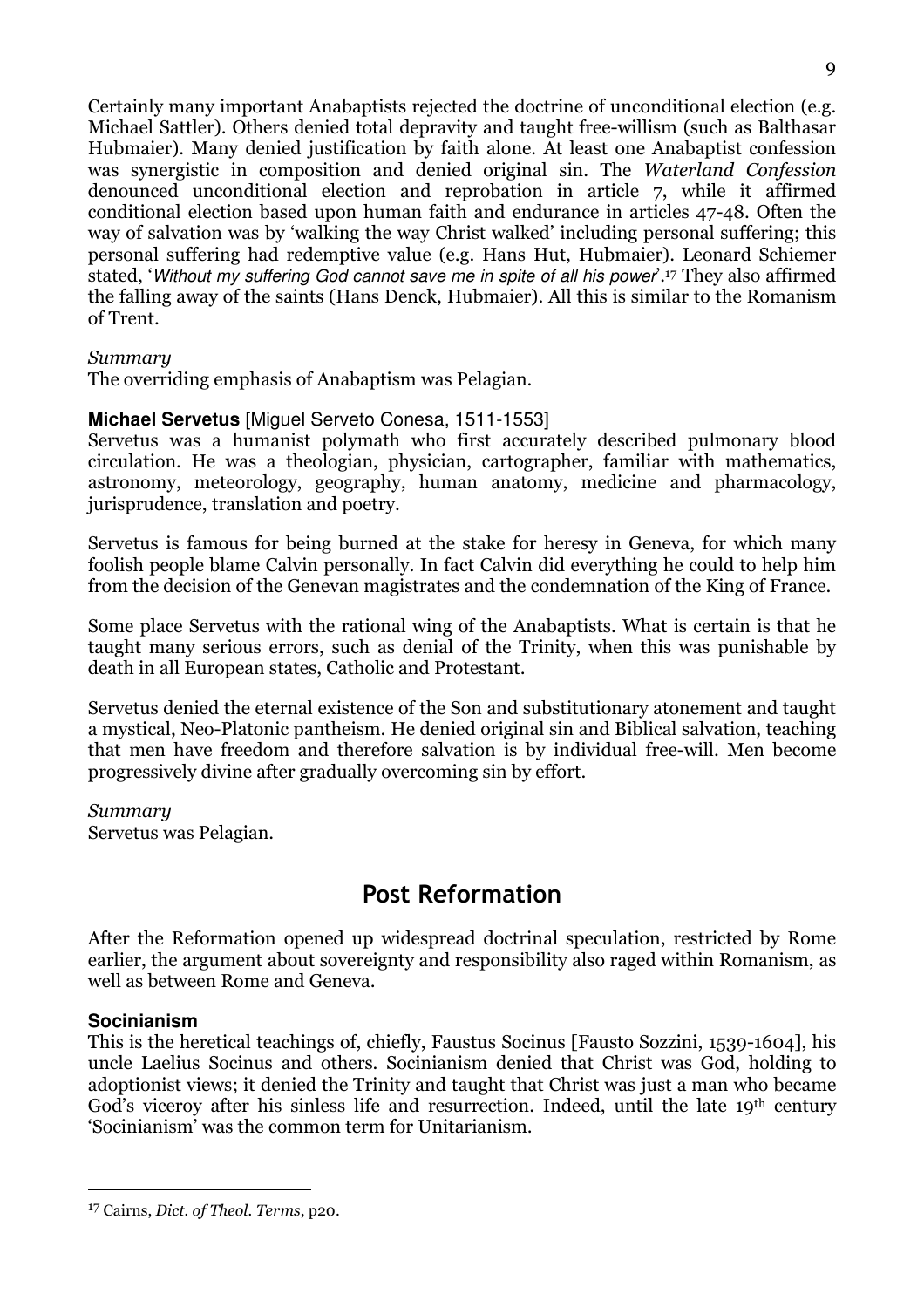He denied the atonement as penal substitution, or propitiation, teaching a form of governmental theory (see later) - Christ's death was merely an example of faith and obedience (the 'Example Theory'). There is no punishment for sin; men repent from their own power.

He denied the person of the Holy Spirit, predestination, original sin, total depravity and hell. He also denied God's sovereignty, making God subject to the free decisions of men, insisting that he neither foreordains nor foreknows anything. In a way, he was the first liberal theologian.

Socinian atonement was universal. It teaches that there is no divine retributive justice at all, therefore sin does not need to be punished. God can pardon people without satisfaction. The cross did not atone for sin, nor did it move God to pardon sin. Christ saves men by showing an example of faith and obedience in his life and death. There is no real connection between the death of Christ and the salvation of sinners. However, Socinianism teaches that Christ expiated sins in the sense that, as a reward for his obedience to death, he was given power to give eternal life to believers. In other words, this is just a rehash of Pelagianism; man saves himself and there is no depravity. Note that it cannot account for the salvation of believers before the cross or those who die in infancy.

#### Summary

Pelagian in salvation.

#### **Precursors of Arminianism**

#### Poland and The Netherlands

The divinity of Christ, the nature of the atonement, and the corruption of human nature, are all essentially connected. Denial of the corruption of human nature (original sin) is crucial to unitarian systems, and is thus common ground between Pelagianism and Socinianism. This unity leads to similarities regarding man's ability. It is also interesting that many Arminians in history ended up as Socinians or Unitarians.

Spanheim18 ascribes the origin of the Arminian controversy in Holland to Socinians sent from Poland to spread their heresy; particularly Ostorodius and Voidovius.19 The Socinian ideas regarding the Trinity and atonement did not succeed but other opinions of Socinus did, notably on predestination, free-will and the ground of justification.

#### Controversy within Romanism: Molinists and Jansenists

The Jesuits always had Pelagian leanings, and in the Council of Trent [1545-63] their influence triumphed over the waning Augustinianism.

In 1588 Louis Molina20 sought to unite the conflicting theories in his Concord of Grace and Free-will. This was partly a deviation from Augustinianism and partly a compromise of it, which resulted in a conflict with the Jesuits (free-willers), and the Jansenists (Augustinians). He sought to unite free-will and predestination by means of his 'scientia media' (middle knowledge). In this, God, through his power of knowing future contingent events (uncertain, chance events), foresees how we shall employ our free-will and treat his grace, and upon this foreknowledge he can base his predestinating decrees. In other words,

 $\overline{a}$ 

<sup>18</sup> Friedrich Spanheim, the elder, [1600-1649] was a Reformed theology professor at the University of Leyden.

<sup>19</sup> Elenchus Controversiarum, p. 237.

<sup>20</sup> Luis de Molina [1535-1600] was a Spanish Jesuit priest and scholastic defender of 'human liberty' in the divine grace and human liberty controversy (Molinism).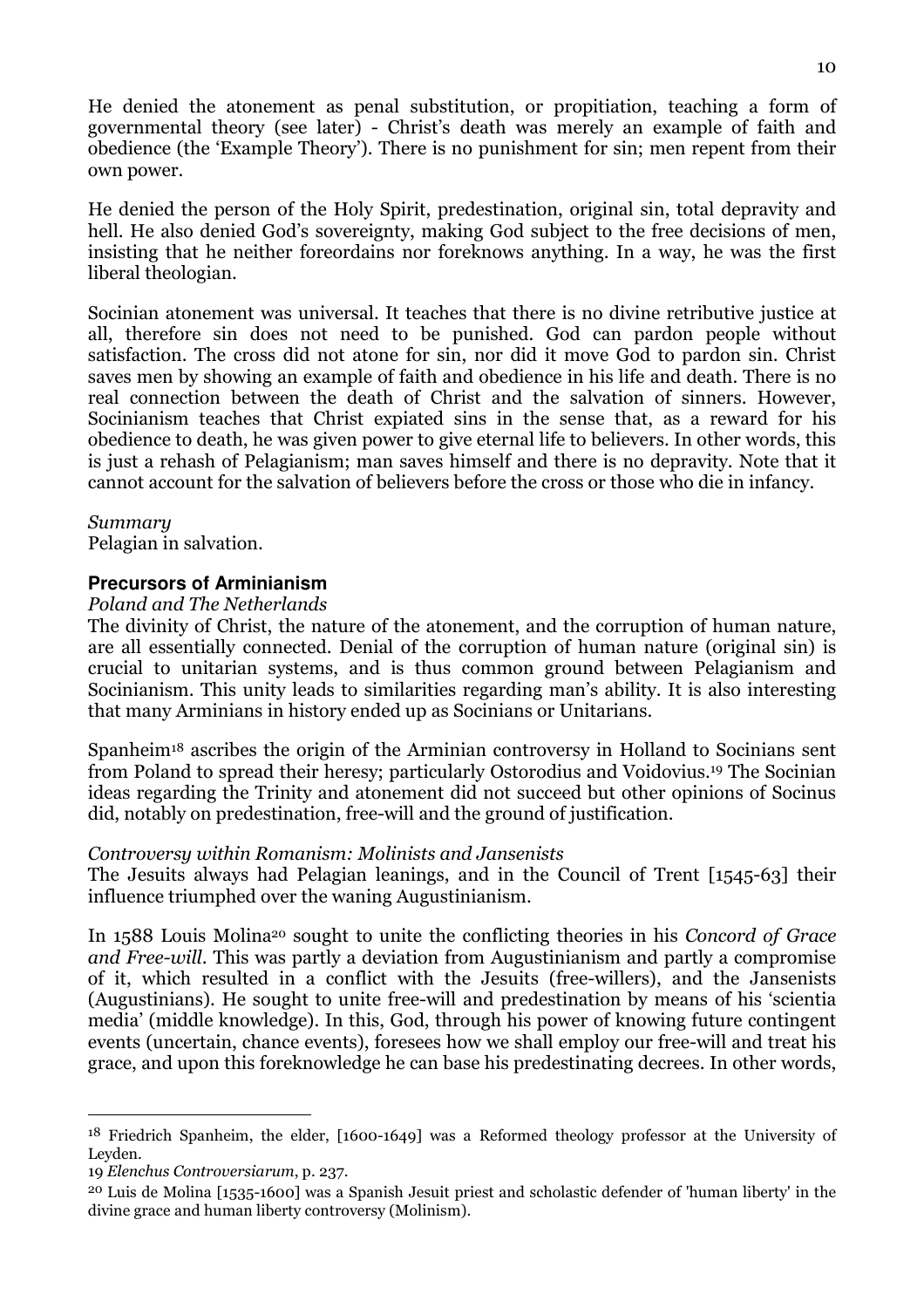God predestines men based upon what he knows they will do; it thus affirms human freedom.

These doctrines opposed both traditional understanding of Augustinianism and Thomism concerning free-will and efficacious grace, and the teachings of Martin Luther and John Calvin. It was also confronted by Jansen,<sup>21</sup> Pascal<sup>22</sup> and Arnauld.<sup>23</sup> In time, the papal bull<sup>24</sup> Unigenitus ensured a triumph for the Jesuits. This also condemned Augustinianism, which had come to prominence in the writings of Jansen<sup>25</sup> and the reform movement that followed him.

#### Summary

So, through this controversy, Roman Catholicism formally declared itself to be Semi-Pelagian and abandoned its earlier Augustinianism by a papal bull; but in practice most people had long been Semi-Pelagian. Trent would later confirm this.

#### **Arminianism**

 $\overline{a}$ 

The chief cause of theological controversy regarding sovereignty verses responsibility lies in the Arminianism that developed in the Netherlands. This is initially centred in Jakob Arminius [1560-1609], who was influenced by Molina's Middle Knowledge and by Romanists, but it further developed in his followers called the 'Remonstrants'.

Arminius sought to make a type of Semi-Pelagian compromise in salvation based upon man's free-will. Man's will was once hindered, but God restored to all men adequate freedom (free-will) so that they can determine their own destiny. The first move of man towards God is man's own decision, God then acts subsequent to that decision. Man initiates his own salvation, thus man is sovereign in salvation. This obviously denies all those Scriptures which state that the first act of salvation is God drawing men to Christ (e.g. Jn 6:44). Note that Billy Graham's magazine was called 'Decision' to emphasise its Arminian basis.

The repercussions of this, theologically and practically, are huge. Man can have no assurance if his salvation rests upon his works instead of God, for instance. It promotes legalism. It denies God's election, calling and preservation of the saints. It denies limited atonement. It denies God's sovereignty in salvation. In short, it rejects the absolute central aspects of Biblical theology.

After the death of Junius, Jakob Arminius was elected to his post at the University of Leyden in 1603. Professor Gomar had opposed this as a result of erroneous teachings held by Arminius, but he overcame this by promising to uphold the Belgic Confession and Heidelberg Catechism. Subsequently, Gomar and Arminius argued about predestination. Gomar and his party were supported by the majority of the clergy while Arminius depended upon the political support of the state; so Arminius avoided a synod debate.

<sup>21</sup> Cornelius Otto Jansen [1585-1638], bishop of Ypres (1636). Jansen sought to reform Catholicism in the mould of Augustinianism and contended against the Jesuits and the Counter Reformation, and thus disable Protestantism.

<sup>22</sup> Blaise Pascal [1623-1662] was the most well-known member of the Jansenists. He was a mathematical prodigy, inventor, and religious thinker. He even invented a calculator and discovered Pascal's Law of hydraulics. His posthumous notes published as Pensées are a classic Christian apologetic.

<sup>23</sup> Antoine Arnauld became the leader of the Jansenists after the death of Jansen and Duvergier, abbot of Saint-Cyran in 1643.

<sup>24</sup> A papal edict; from the Latin bulla 'bubble, rounded object' (in medieval Latin a 'seal or sealed document').

<sup>25</sup> Jansen; Augustinus of the Doctrine of St. Augustine. This was condemned by the Sorbonne in 1649 and by Pope Innocent X in 1653. Jansen taught the essential basis of Calvinism.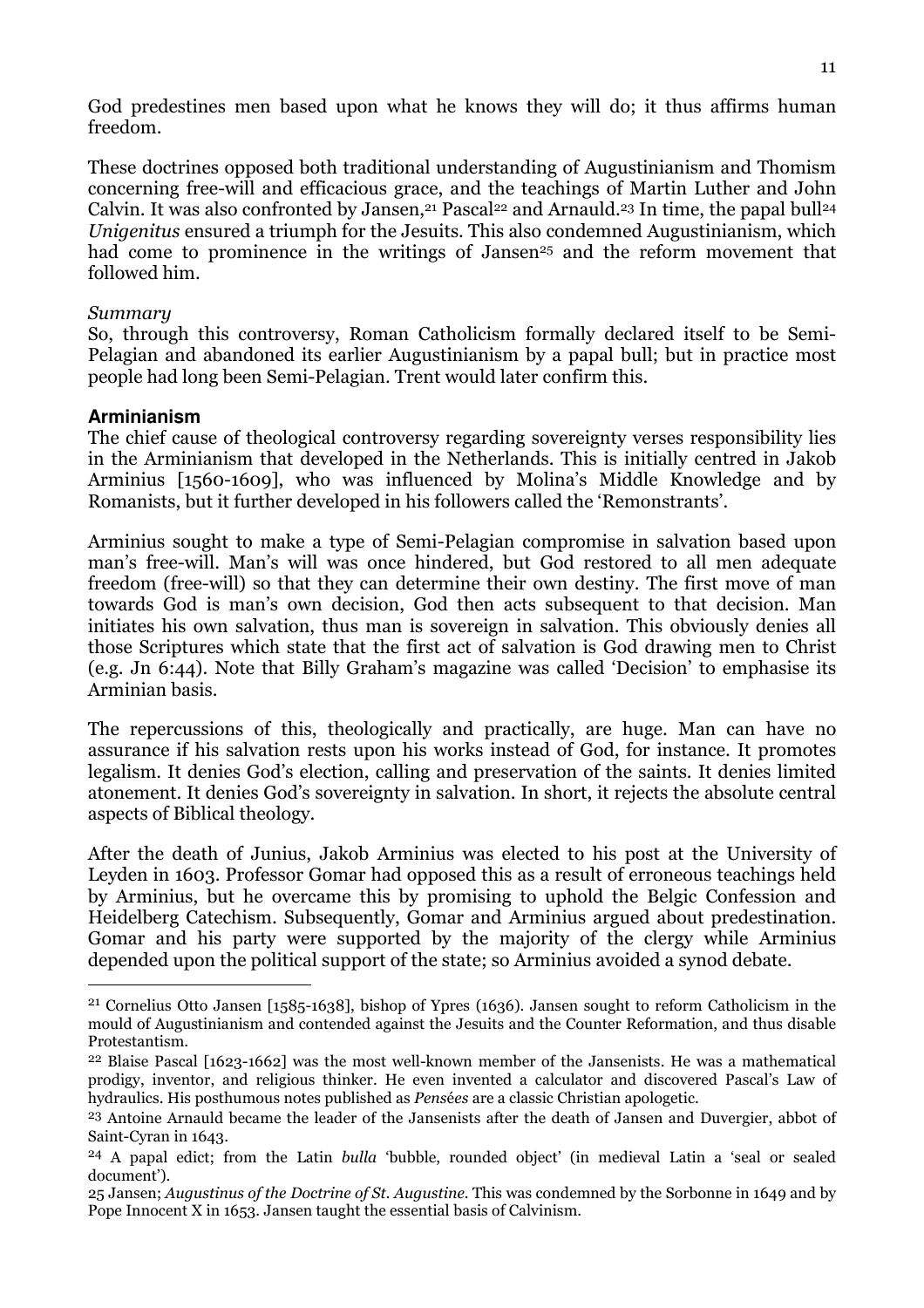Then Arminius died and Episcopius became the leader of the Remonstrants, as the Arminian party was now called. He submitted a remonstrance ('protest') of five articles in 1610 to the States of Holland and West Friesland. Uytenbogaert led the drawing up of these points:

- 1. The decree of predestination is not absolute but conditional on man's foreseen response. (Conditional election.)
- 2. The offer of salvation is directed to all men. (Universal atonement.)
- 3. Depravity. The original position was the same as Evangelical Arminianism (Wesleyanism); i.e. man can do no good work and needs grace first. (The work of the Spirit in regeneration comes before faith.) However, the Remonstrants later changed this into more unbiblical levels.
- 4. Man can exercise his free will after receiving grace but this grace can be accepted or denied. The first move is man's. (Resistible grace.)
- 5. Believers can fall from grace. (Initially they were uncertain of this but affirmed it later.)

#### Note

Error always increases and worsens. Arminius was more moderate than his followers. In the original Remonstrance of 1610, the Remonstrants (following Arminius) stated that man was so dead in sins that he needed grace before he could do any good work. This point was closer to Semi-Augustinianism than Semi-Pelagianism and similar to Wesleyanism. However, by the time of the Synod of Dort in 1618 their errors had increased with Remonstrants like Episcopius denying the need for prevenient grace and affirming the power of sinful man to do good and denying the imputation of Adam's sin to all men. This is the common Arminian position today. Thus Dort had to affirm total depravity and condemn Remonstrant teaching on this issue.

The Remonstrants levied soldiers to support their cause, and the provinces adopted military preparations. Maurice, the head of the house of Orange seized the government of the Dutch States and in deference to Gomar and his party, he convened a general synod at Dordrecht (Dort) on the 13th November 1618.

Representatives from many national Reformed churches attended as witnesses and advisors after a request from the Dutch Church; from England, Scotland, Germany, Switzerland and France. The French Calvinists were forbidden to attend by Louis XIII. Delegates from the Continent numbered thirty-nine pastors and eighteen ruling elders from the Belgic churches, five Professors from the universities of Holland and nineteen Presbyterians from non-Dutch churches.

Four English deputies were sent by the command of anti-Remonstrant James VI. When James received his invitation he delegated Archbishop Abbot, a firm believer in the doctrines of grace, to select representatives; he chose five of the leading Reformed scholars in England and Scotland: George Carleton [Bishop of Landaff], Joseph Hall [Dean of Worcester], John Davenant [Cambridge Professor, later Bishop of Salisbury], and Samuel Ward [Master of Sydney College, Cambridge]. The representative for the Church of Scotland was Gualter (Walter) Balcanqual [Fellow of Pembroke College]. Hall became ill during the Synod and was replaced by Abbot's chaplain, Thomas Goad. The English representatives were seen as very important advisors and arbiters and were paid a higher sum, which they shared with the others by providing free meals. Davenant was instructed to draw up the rules of debate and frequently intervened to keep the peace when tempers were roused.

This was a fiery debate at which the Remonstrants became famous for bad behaviour. Episcopius denounced the synod as unqualified and unrepresentative and refused to co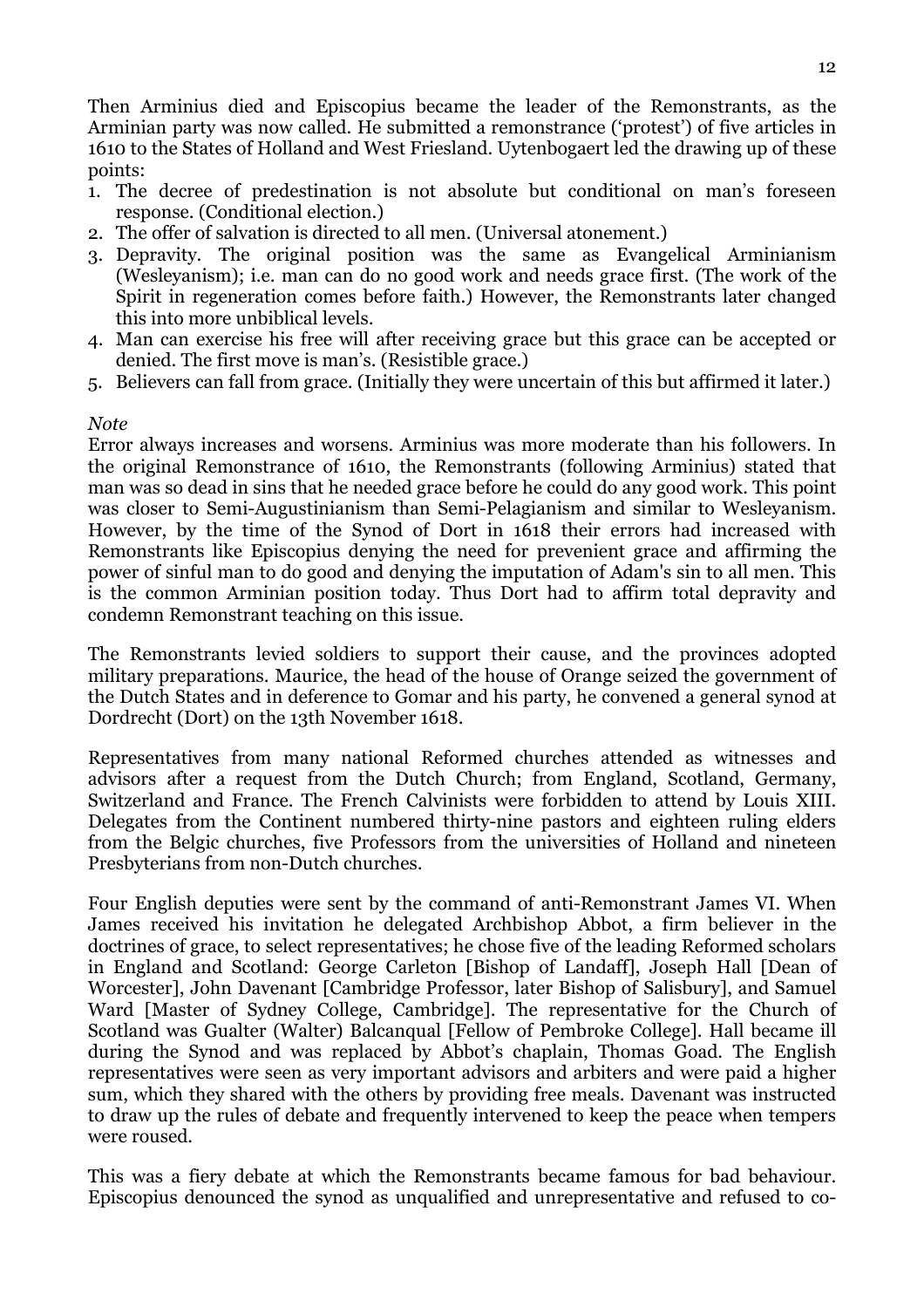operate. Eventually the doctrines of Arminius were condemned, and five articles were drawn up and published as the judgment of the synod to answer the five points of the Remonstrants. Remonstrant leaders were ousted from their pulpits.

These Calvinistic points were:

- 1. Election by unconditional grace in opposition to election on the ground of foreseen faith (works).
- 2. God is declared to have willed that Christ should efficaciously redeem all those, and those only, who from eternity were chosen to salvation and no one else.
- 3. Man is spiritually unable and depraved by sin.
- 4. The Holy Spirit works irresistibly upon the elect.
- 5. The perseverance of the saints to the end.

They are commonly known by the acronym TULIP (Total depravity, Unconditional election, Limited atonement, Irresistible grace, Perseverance).

The Reformed churches in Europe quickly accepted the Canons of Dort and embodied the principles in their confessions.

## The later Remonstrants

The tendency of Arminianism is to rationalism, liberalism and Socinianism over time. Episcopius became more liberal when he taught at a seminary in Amsterdam after 1630. During the 1700s the Remonstrants lost members to Socinianism and Deism after denying inspiration and the Trinity.

## **Grotius**

 $\overline{a}$ 

Hugo Grotius [Huigh de Groot, 1583-1645] was a famous child prodigy, of great learning, and the founder of international justice. He was a Remonstrant student of Arminius and a Dutch humanistic jurist who sought to unite the divided parties of Calvinism, Socinianism and Arminianism on the basis of natural law, a law of nature derived from God's will known by reason. This autonomous law was a feature of human nature (rules governing actions) and not a manifestation of God's perfect will. Thus the law is not a reflection of God's nature and moral will for man but a sort of cosmic natural law.

He initiated a new theory of the atonement, Governmental Theory, whereby God relaxes the law that death follows sin while remaining the moral Governor of the universe. He emphasised God as ruler rather than judge. The cross becomes a penal example26 (not penal substitute) by which God upholds this order while remitting sin. Christ did not suffer God's wrath for sin, but suffered as a perfect example of a man who honoured the law. This death is then accepted by God to satisfy the law that sin demands death; Christ's death being accepted instead of man's death. As a result of the cross, God relaxed the rule that men should die for sin and the cross also becomes a deterrent. The cause of the cross was God's sense of right and wrong, not the need to propitiate wrath.

This nonsensical, contradictory theory became very influential in the next 200 years. The combination of Abelard's Moral Influence theory, Socinus' Example Theory and Grotius' Governmental Theory is the Moral Government theology evidenced in heretics like Charles Finney, where salvation becomes completely Pelagian.

An example of modern Arminianism utilising the Government Theory is as follows:

<sup>26</sup> This idea of the cross being a moral example had appeared earlier in history; i.e. Abelard's Moral Influence theory and Socinus' Example Theory.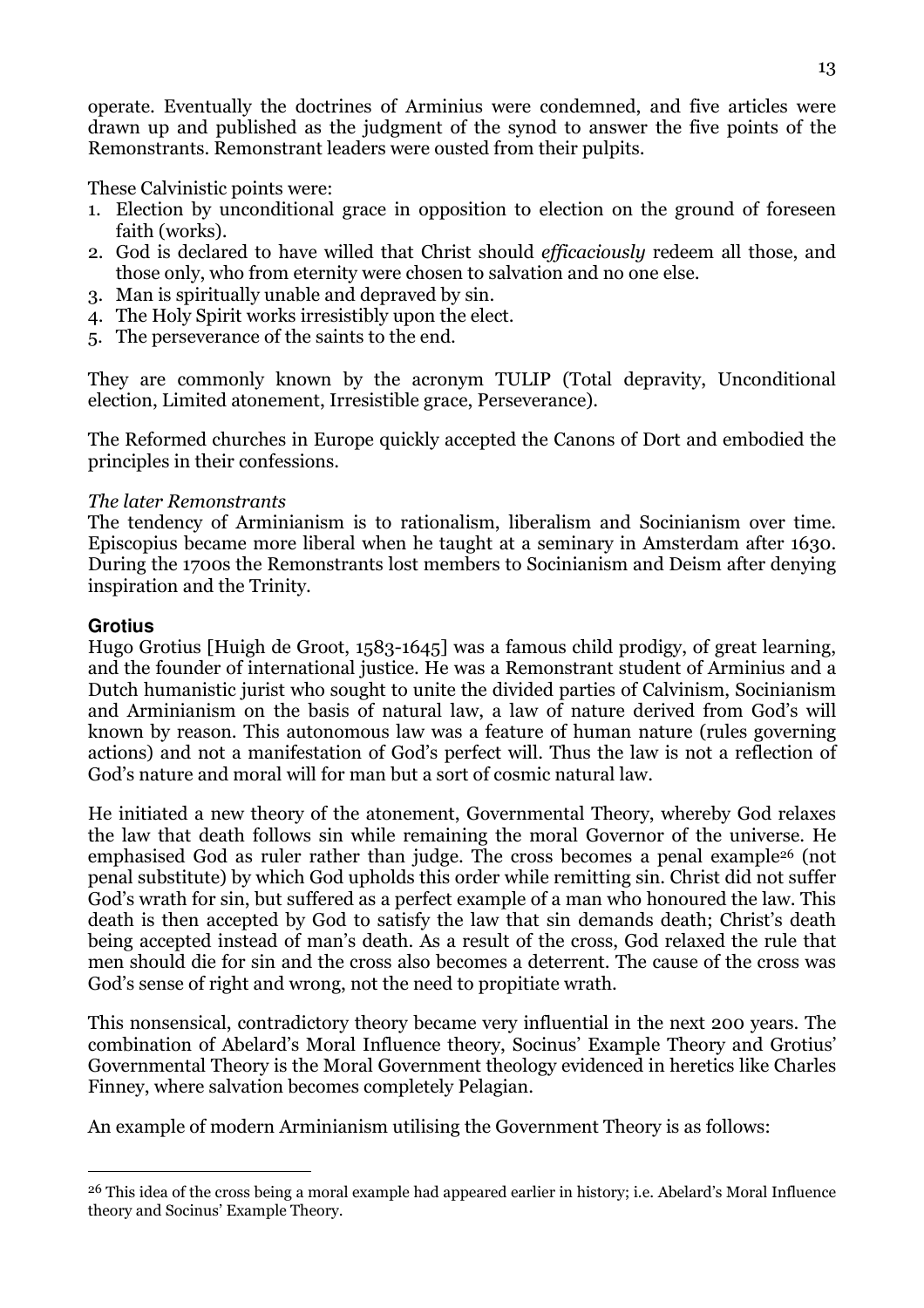Arminians teach that what Christ did he did for every person; therefore, what he did could not have been to pay the penalty for sin, since no one would then ever go into eternal perdition. Arminianism teaches that Christ suffered for everyone so that the Father could forgive the ones who repent and believe; his death is such that all will see that forgiveness is costly.<sup>27</sup>

Of course, if Christ does not pay the penalty for sin then no one can ever be forgiven at all. Furthermore, if God just altered his law to punish sin without cause then God ceases to be immutable or just.

#### Summary of Grotianism

Salvation becomes understanding what to do, and doing it after seeing the cross and being moved; i.e. Pelagianism.

#### **Arminianism invades Puritan Britain**

The Anglican Church is formally based upon the 39 Articles [1536-1571], which are essentially Calvinistic (Reformed) but Calvinistic articles had appeared before then (e.g. the Lambeth Articles). The direction of the British Church was established by the Westminster Assembly, convened by Parliament in 1643, which is clearly Calvinistic and which established double predestination.

After the appointment of Archbishop Laud<sup>28</sup> in 1633 by Charles I, Arminianism developed as part of a specific seditious plan of certain Jesuits, in collusion with Laud, to return England to Romanism. Letters found in his estate after his death proved this. Arminianism was called, in these letters, a 'sovereign drug' which was more effective in turning people back to Rome than outright persecution. The Romanising policies of Charles I were part of the reasons for the Civil War with Parliament.

Vital testimony comes from the hand of Laud himself, a professed Jesuit. After his death, a letter was found in his effects which was endorsed by him and dated March 1628. The endorsement reads: 'A Jesuit letter, sent to the Rector at Bruxels, about the ensuing Parliament.' The letter gave the Superior of the Jesuits, then resident at Brussels, an account of church affairs in England. Part of it reads: 'Father Rector ...we have many strings to our bow. We have planted that soveraigne drugge Arminianisme, which we hope will purge the Protestants from their heresie; and it flourisheth and bears fruit in due season. For the better prevention of the Puritanes, the Arminians have already locked up the Duke's [of Buckingham $P^9$  ears; and we have those of our own religion, which stand continually at the Duke's chamber, to see who goes in and out ... Our foundation is Arminianisme. ... This we second and enforce by probable arguments.<sup>'30</sup>

Arminianism came from Rome, and leads thither again.<sup>31</sup> … they (the Arminians) and their fellows, the Jesuits. <sup>32</sup>

 $\overline{a}$ 

<sup>27</sup> J Kenneth Grider; article 'Arminianism', Evangelical Dict. of Theology, ed. Elwell, Baker, p80. Abridged form in the Concise edition (1991), p40.

<sup>28</sup> William Laud [1573-1645] was archbishop of Canterbury [1633-45] and religious adviser to King Charles I. He sought to return Anglicanism to Rome and considered Rome as the 'true church' using political means like the King's authority and the courts of the Star Chamber and High Commission. He persecuted Puritan ideals but was eventually executed for treason in 1645 as Parliament got stronger against the king during the Civil War.

<sup>29</sup> The Duke of Buckingham was the favourite of King Charles I (and the patron of Laud who was, at one time, his chaplain).

<sup>30</sup> The Hidden Works of Darkness, p89-90, [1645]. The Complete Works of Augustus Toplady, p55.

<sup>31</sup> Augustus Toplady [1740-78].

<sup>32</sup> John Owen, Display of Arminianism, Works Vol 10, p16.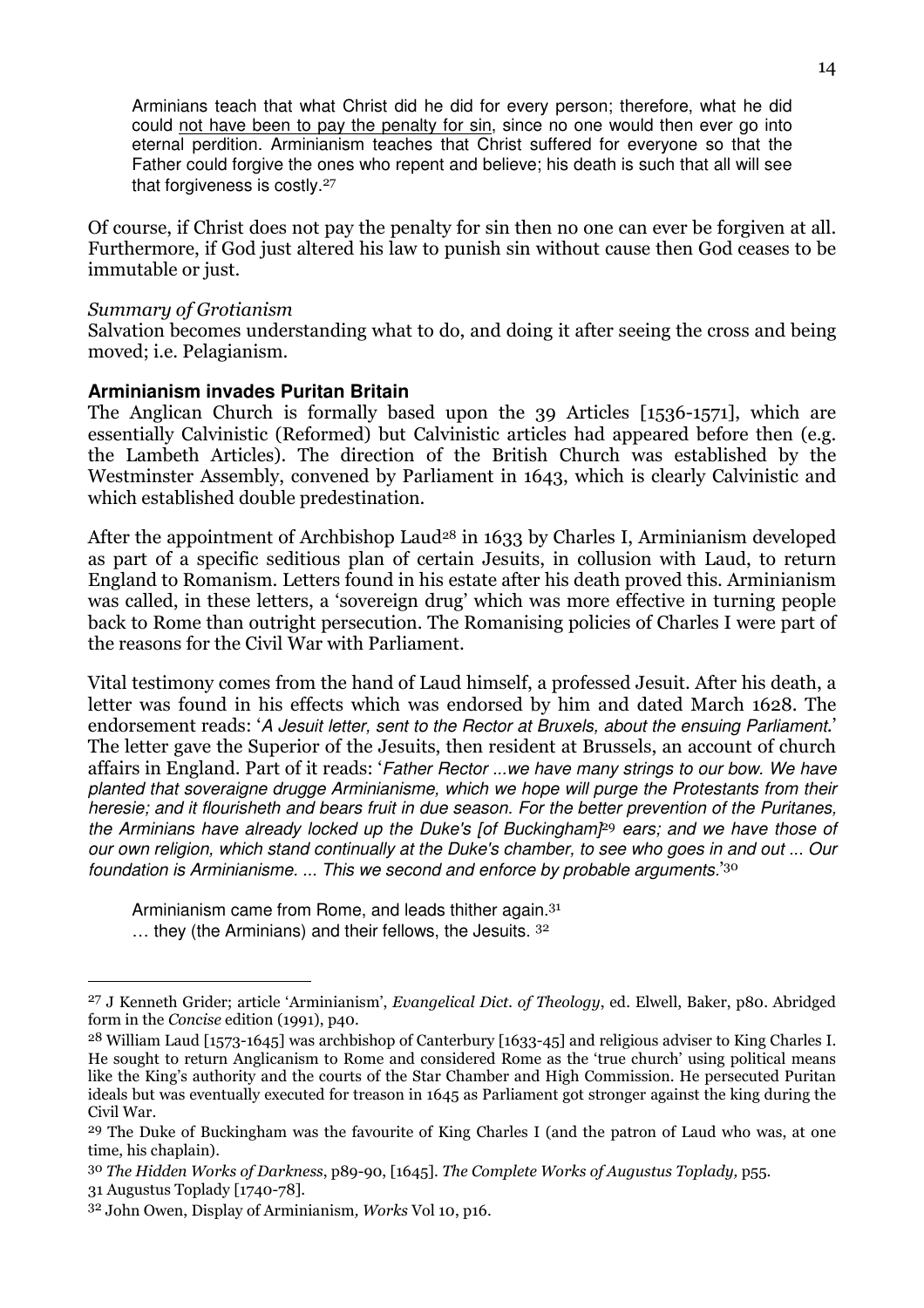A royal prohibition was issued against all discussion of the controverted points in the pulpit and ecclesiastical promotions, at the disposal of the Crown, were bestowed on those who leaned to Arminian views. Laud also cruelly persecuted Calvinist Puritans.33 This led to the attacks on Arminianism by the Puritans, such as Christopher Ness and John Owen; though a few Puritans supported Arminianism, such as John Goodwin.

Never were so many prodigious errors introduced into a church, with so high a hand and so little opposition, as these into ours, since the nation of Christians was known in the world. …The fates of our church, having of late devolved the government thereof into the hands of men tainted with this poison, Arminianism became backed with the powerful arguments of praise and preferment, and quickly prevailed to beat poor naked truth into a corner.<sup>34</sup>

Owen's work, A Display of Arminianism, is a powerful polemic against the statements of the Dutch Remonstrants. This was Owen's first publication (1642), and immediately brought him into public notice.

Though, eventually, Calvinism was formally sanctioned by Parliament, and Charles [1649] and Laud [1645] executed for treason, Arminianism bubbled underground in a small minority, notably the General Baptists, which had first established a congregation 1612. By 1660 there were scores of Arminian Baptist churches.

## **Amyraldism**

I

Amyraldism was an attempt by the French Protestant theologian of the Saumur theological academy, Moise Amyraut [or Moses Amyrald, 1596-1664], to unify Calvinists and Lutherans / Arminians by de-emphasising predestination and emphasising faith. He wrote A Short Treatise on Predestination in 1634. The attempt at unification tries to uphold an Arminian type of universalism (God loves everyone and desires to save everyone) and tack it on to the particularism of Calvinism (God elects only some to eternal life in practice).

It was first introduced into English theology by Scottish theologian (and Amyraut's teacher at Saumur) John Cameron. Subsequently, Amyraldian pretexts have been the way that Arminianism and Calvinism have been welded together by 'Reformed' teachers, such as Richard Baxter, Andrew Fuller, Heinrich Heppe, theologian AH Strong and the modern teacher Alan Clifford. It has been called 'Hypothetical Universalism' because it is a theological impossibility. It tries to unite two opposite and contradictory things.

The essence of Amyraldism is:

- Universalism: salvation is hypothetically offered to all and available for all on the condition that they believe. Thus, God wills all men to be saved. But people are not saved as a result of their sin and rejection of the Gospel. The universalism does not result in the salvation of men and is thus merely hypothetical.
- Particularism: salvation is certain for the specific people chosen by God since men do not believe the offer.

Thus God loves everyone and decrees the salvation of everyone if they believe. However, since men don't believe, God gives faith to the elect. This is a confused and contradictory

<sup>33</sup> Under Laud, Calvinism became a heresy and treasonable. The fate of London lawyer, William Prynne, is typical of the time [1633]. For publishing a book denouncing plays, dancing etc, he was arraigned before the Star Chamber. His sentence was to be barred from his profession, turned out of his society, fined £5000, pilloried at Westminster and Cheapside and at both places an ear was sawn off before being imprisoned for life. Such was the effects of the entrance of Arminianism into England.

<sup>34</sup> John Owen, Works Vol. 10, A Display of Arminianism, note to the Christian Reader. AGES Software edition (2000), p25-25.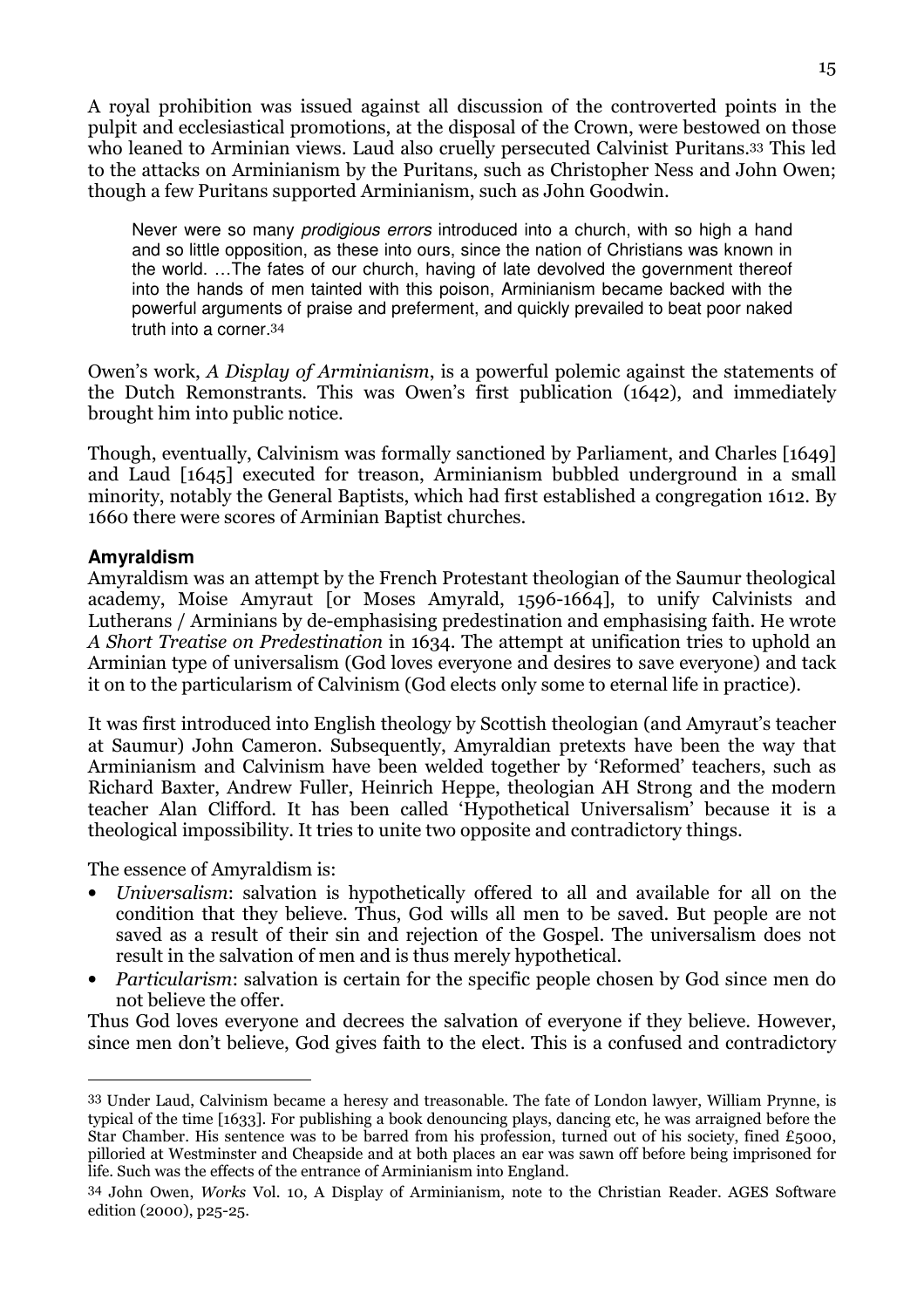system - all men can be saved by their own faith, but only the elect are actually saved by the gift of God's faith.

The doctrine was developed to avoid the impression that God is unfair, hateful or unjust in the doctrine of election; but it completely ignores many clear scriptures, such as that God does hate the wicked, or that the reprobate are chosen to condemnation from eternity. The Formula Helvetic Consensus [1675] was prepared by the Swiss Reformed Church to counteract Amyraut's teachings. This was prepared by Johann Heinrich Heidegger of Zurich, and was added as an appendix to the Helvetic Confession.

#### Summary

Amyraldism is a confused system seeking to unite Semi-Pelagianism with Calvinism that leads towards Semi-Pelagianism.

## **Marrow Controversy** [1645-1726]

This began with the publication in England, in 1645, of the book, 'The Marrow of Modern Divinity', which was attributed to the Anglican, royalist, anti-Puritan, Edward Fisher [1601-1655], though some doubt this. The name derived from its content being chiefly comprised of extracts from the Reformers and Puritans.

A second edition extended the work, which attempted to steer a course between Antinomianism and legalism, ended up being Amyraldian and close to Arminianism, emphasising the free offer of the Gospel. It was to have a significant effect on Thomas Boston [1676-1732], who read it in 1700; his recommendation led to a reprinting in 1718 with a preface by James Hog of Carnock. This angered the Moderates in the Church of Scotland, who accused the work of being Antinomian, and in 1720 the general assembly condemned the book as heretical; this was despite a document signed by Boston, Ebenezer Erskine and others approving it. Both sides of the argument claimed to support the Westminster Confession. The defenders, now called, 'The Marrowmen', were admonished by the assembly in 1722, but some Moderates continued to attack them. Boston produced a new edition in 1726 with extensive notes, but the persecution had died down by this time; however, supporters of the Marrowmen were hindered from obtaining church positions. Erskine later led a popular secession from the Church of Scotland.

The controversy is complex in its meandering and local in its problems. The source of the issue is that a party in the Scottish church had become legalists who, a) made repentance a condition of salvation (neonomianism) but, b) were opposed to universal redemption. Boston and others quite rightly opposed a) and asserted the grace of the Gospel; however, in doing this they also affirmed the free offer (Amyraldism). Another difficulty is that the 1645 publication had a preface by Joseph Caryl [1602-1673], who had been appointed by the Westminster Assembly to approve theological works for the press. It is no wonder that many church people were confused.

The key issue is that the Marrowmen (James Hog, Thomas Boston, Ralph and Ebenezer Erskine, Alexander Moncrieff and others) claimed to be Calvinists but taught that Christ's atonement had a 'legal, federal sufficiency' for all men and then they based their universal offer of grace on this sufficiency. This is the error of Amyraldism and Fullerism - every man can believe because Christ died for all men and it is an Arminian statement. They avoided actually saying that 'Christ died for all men' but claimed that 'Christ is dead for all men'. This is sheer sophistry. This was Boston's Amyraldian answer to try to find mid ground between the problem of definite atonement and the universal call.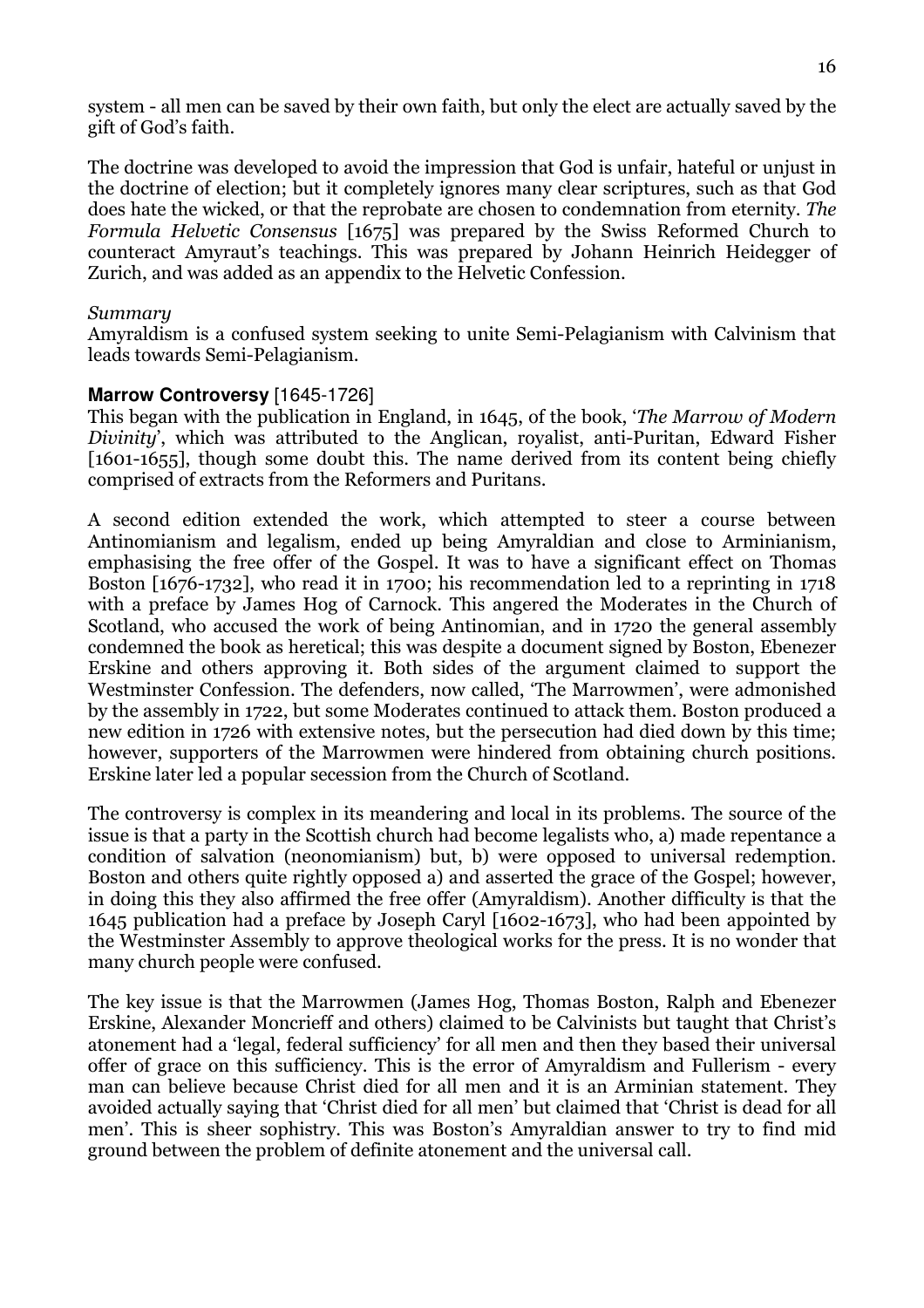## Summary

A local resurgence of Amyraldism in Scotland.

#### **The Quakers**

First known as 'The Society of Friends', this movement originated in the radical wing of Puritanism in the 1640s. 'Quakers' was a term applied to these folk since they trembled at the word of God, however, this was not Scripture but what God speaks directly to individuals. A key doctrine was the 'Inner Light', which was a form of Christian mysticism. The meeting would wait in quietness until someone started trembling and then spoke a word. This Inner Light was equated with Scripture thus each Quaker was an inspired prophet. The Friends were great humanitarians but have no creed; the final authority is in each man.

The first leader was George Fox but better known is William Penn, founder of Pennsylvania. A major split occurred in 1827 with one group following Elias Hick, who emphasised mysticism and the inner light, while the other was more evangelical and upheld Scripture.

It has a number of errors including: mysticism, denigration of Scripture, confusion on atonement, women ministers, democratic meetings, rejection of sacraments, refusal to acknowledge the dignity of rulers, and so on. Today Quakerism is varied and fragmented; most British forms are liberal; some (especially in America) are more evangelical; some are atheists and Universalists.

This group is far from being evangelical and its subjective focus means that it is essentially Pelagian.

## **John Wesley** [1703-1791]

 $\overline{a}$ 

As everyone knows, John Wesley was an avowed Arminian and a perfectionist. What fewer people know is that he was heretical in a number of other doctrines and denied that he ever loved God at the end of his life.35 But for our purposes here we concentrate on his Arminianism.

Wesley taught what old theologians used to call 'Evangelical Arminianism'. This is because Wesley's version was slightly more Biblical than the Continental version. The Remonstrants were outright Semi-Pelagians but Wesley was more Semi-Augustinian.

Wesley, unlike the Remonstrants, believed that the Fall had badly affected man and that Adam's guilt was imputed to all men, causing total depravity. Wesley also taught that fallen man couldn't choose spiritual good and that his will was only to sin:

I believe that Adam, before his fall, had such freedom of will, that he might choose either good or evil; but that, since the fall, no child of man has a natural power to choose anything that is truly good. Yet I know (and who does not?) that man has still freedom of will in things of indifferent nature.<sup>36</sup>

Such is the freedom of the will; free only to evil; free to 'drink iniquity like water;' to wander farther and farther from the living God, and do more 'despite to the Spirit of grace!'<sup>37</sup>

<sup>35</sup> For more information on this see my paper, The Problem of John Wesley.

<sup>36</sup> The Works of John Wesley, ed. T. Jackson, 14 vols. 1831; reprint, Grand Rapids: Baker, 1979), 10:350. 37 Works, 5:104.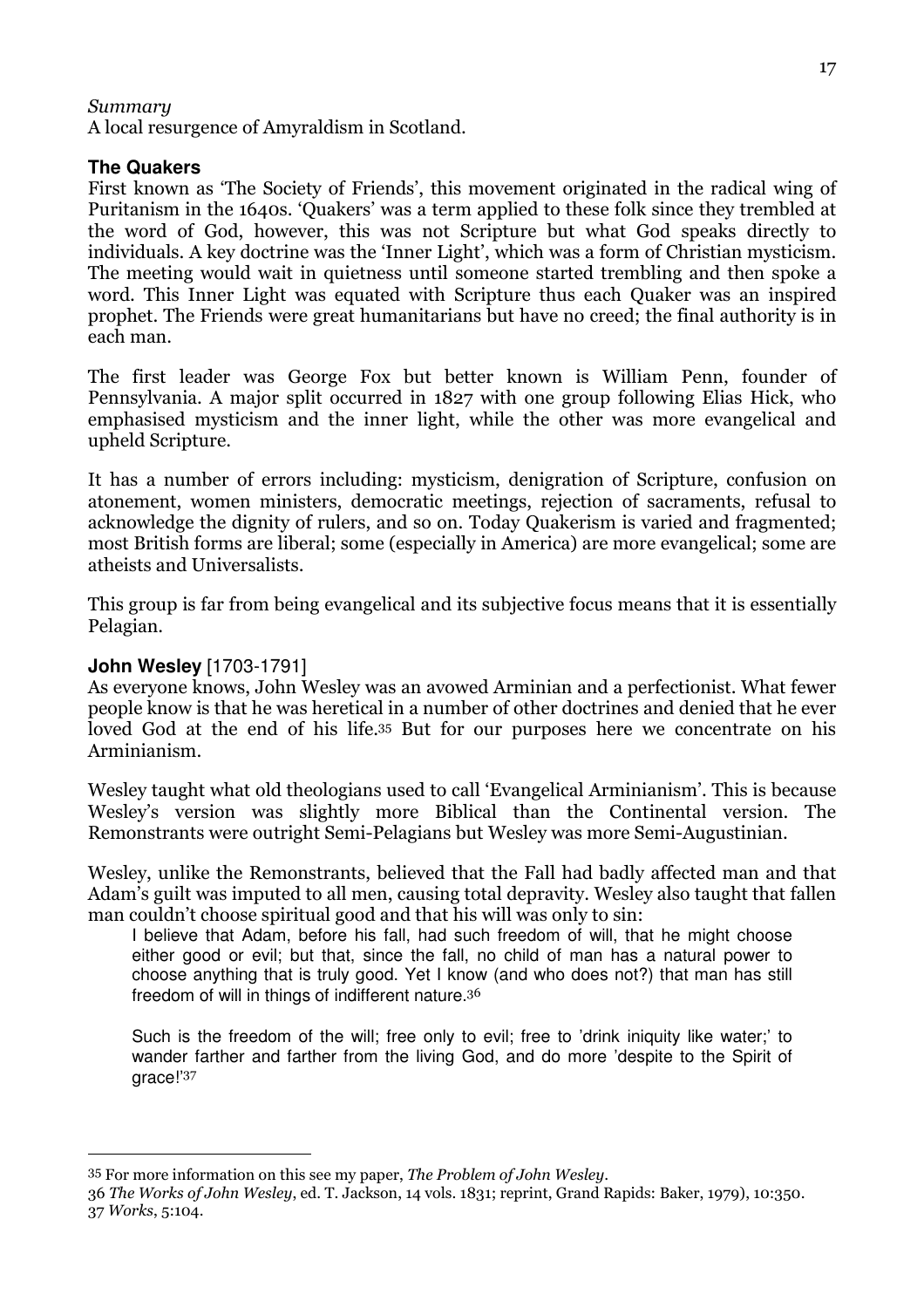However, to get round this (and to avoid predestination, which he hated) he affirmed (with the Semi-Augustinians and some Remonstrants) that there is a prevenient grace available to all men. Men can accept or reject this grace, so the initiation of salvation is still in the power of man. For Wesley, prevenient grace is for all men to help them believe in Christ; it is universal but it can be rejected, however, it cannot save. For Calvin grace is particular to the elect and irresistible; there is no common grace. There is no Biblical teaching on a prevenient grace.

As with other subjects, Wesley's teaching on prevenient grace was inconsistent and confused. However, it did result in teaching that it could lead a pagan to salvation who has never heard the Gospel.38 Wesley certainly taught this himself.

Wesley's efforts led to a growth of Arminian groups, which only became separate churches after his death. Thus the Arminian influence of Methodists and General Baptists was growing, but not without a fight from Calvinist polemic writers, such as Augustus Toplady.

#### Summary

 $\overline{a}$ 

Wesleyanism is a form of Arminian Semi-Pelagianism but with the addition of an unbiblical prevenient grace and an acceptance of total depravity.

## **The Enlightenment** [mid-17<sup>th</sup> century to early 19<sup>th</sup> century]

Also known as 'The Age of Reason', often cited as spanning the period between the English Revolution of 1688 to the French Revolution of 1789. The outstanding English philosophers were David Hume [1711-1776], John Locke [1632-1704] and Adam Smith. This was a time when important scientific advances were made in chemistry, geology and medicine. In Germany the Aufklärung ('Enlightenment') was a literary and philosophical movement that included Lessing, Goethe, Schiller, and philosopher Emanuel Kant. The movement against established beliefs and institutions gained momentum throughout the 18th century under Voltaire, Rousseau, Turgot, Condorcet, and others. It influenced the Romantic Movement in the arts by releasing the more individualist attitudes in which this movement was based, and as the Romantics themselves reacted against the coldly scientific intellectualism which the Enlightenment represented.<sup>39</sup>

The Enlightenment gave birth to Deism<sup>40</sup> in the late 17<sup>th</sup> century, and an emphasis upon rationality, which led to the development of Unitarian and universalistic movements. These were essentially a rebirth of Socinianism and Pelagianism. The study of nature and reason became the key source of human authority. The Bible was only accepted as it supported nature and reason. This was the elevation of man in religion.

Unitarianism, which rejects the Trinity and the deity of Christ and upholds looseness in theology, came to America as early as 1710; by 1750 most Congregational ministers around Boston had denied the Trinity. It appeared in England in John Biddle, with congregations being formed in Essex in 1774, being legally recognised in 1813. The scientist Joseph Priestley was a famous Unitarian preacher. Since Unitarianism also teaches the goodness

<sup>38</sup> H. Ray Dunning, Grace, Faith, and Holiness: A Wesleyan Systematic Theology (Kansas City, Mo.: Beacon Hill, 1988), 161-70) for a helpful discussion. See also Charles A. Rogers, The Concept of Prevenient Grace in the Theology of John Wesley (Ph.D. dissertation, Duke University, 1967), 243-47. See also Paul Fahy, The Problem of John Wesley.

<sup>39</sup> Adapted from The Oxford World Encyclopaedia.

<sup>40</sup> Deism was a rationalistic explanation of God. It taught that God made the universe, set up physical laws to govern it and then left it to run its course like a clockmaker leaving a wound up clock. There was no single systematic theology but several types of Deism. The tendency was to natural religion and a denial of revelation.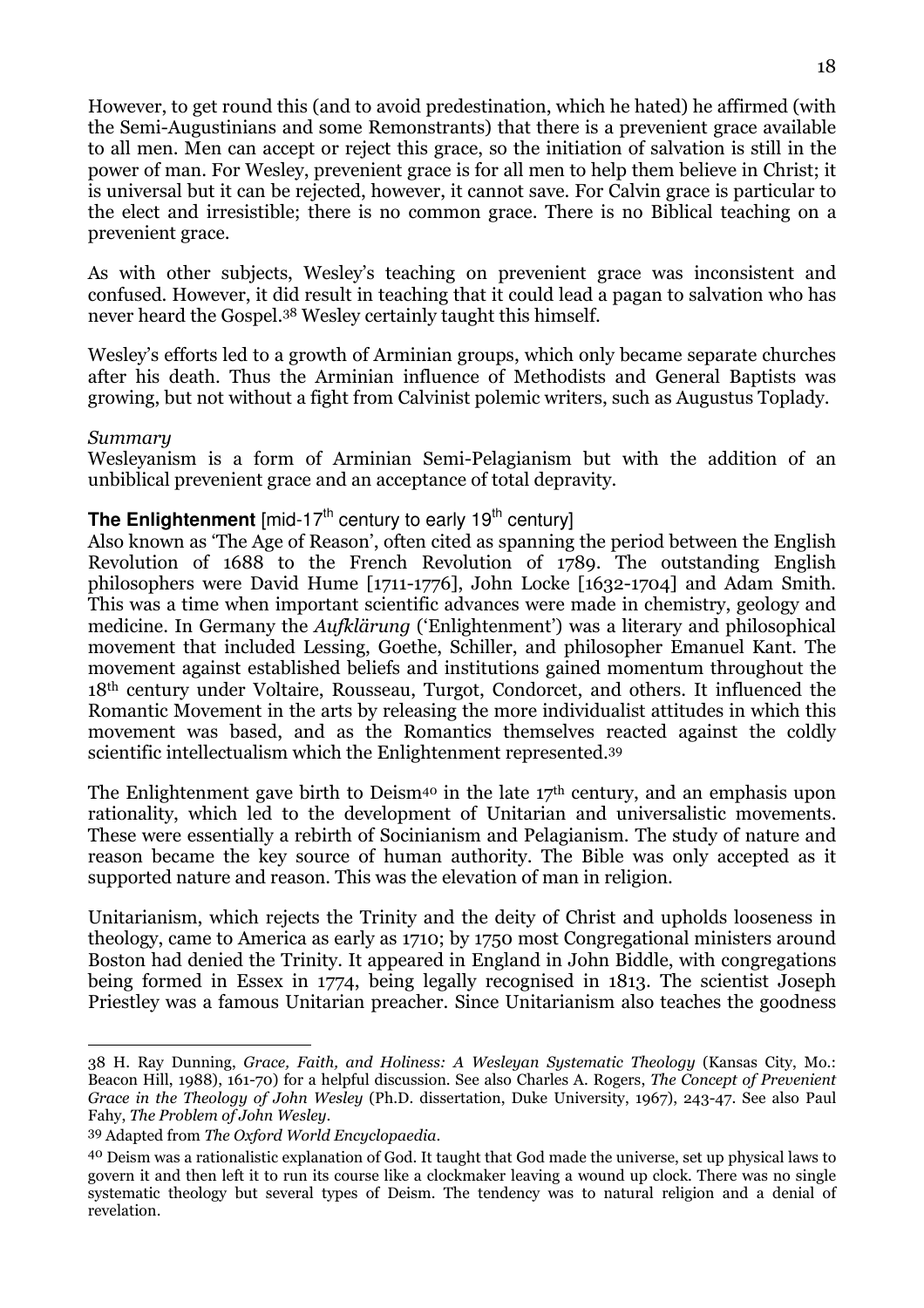of human nature and criticises the doctrines of the Fall, the atonement and hell, we can see that it is essentially Pelagian regarding salvation.

## Schleiermacher [Friedrich Daniel Ernst, 1768-1834]

This famous German theologian had a profound effect on the church, though this effect was deleterious; he has been called the father of Christian liberalism and was influenced by the philosopher Kant.

He wrote an apologetic for Christianity in the post-Enlightenment world, which was influenced by Romanticism. He also wrote against the authority of Scripture positing a foundation of personal, subjective revelation. He denied the two natures of Christ and the Biblical doctrine of sin. Christ did not die for our sins and there is no need for resurrection; there is no atonement, no cross, and no resurrection.

Jesus mediates a new, mystical, redemptive awareness of God to humanity, reflecting his Pietistic background. We are saved by perfecting our God consciousness; as we become more aware of the infinite, our experience moves from dependence on ourselves to dependence on God. We perfect it by hearing the story of Jesus; that is all we need. All we need is to develop the feeling of absolute dependence.

This was a liberal theology based upon man, similar to modern theologians like Paul Tillich and JAT Robinson. He taught, essentially, a Pelagian salvation.

#### Summary of the Enlightenment

Focus upon man and reason; Pelagian salvation.

## **New Divinity & New Haven Theology**

This was the theological tradition, which arose following the work of the American revivalist preacher Jonathan Edwards [1703-1758] called New England Theology. This was not a unified set of teachings but rather a way of reasoning on abstruse matters, with a strong practical / ethical ethos. Edwards was a Calvinist who honoured the divine majesty of God in sovereign grace, but those who followed his philosophical methods, gradually degenerated in their theology.

What followed was *New Divinity*, as proposed by the New England pastors (and friends of Edwards) Joseph Bellamy [1719-1790] and Samuel Hopkins [1721-1803]. Bellamy promoted the Governmental view of the atonement. Later modifications in the 19th century saw worse teachings appear under Timothy Dwight (1752-1817, Edward's grandson and President of Yale College). Human reason was elevated, man's inability was modified and man's will emphasised. Jonathan Edwards Jnr. [1745-1801] extended the idea of Governmental atonement and emphasised the law of God for the believer. Yale professor Nathaniel Taylor (1786-1858) advanced the rationalistic degeneration, producing New Haven Theology; reversing Edward's teaching on free-will and advocating that man has the power of free choice to self-determination (to do good). Sin was viewed as the accumulated faults of human actions rather than a depraved nature that sins (denial of total depravity). Gradually a universal atonement was also accepted, the predestinating purpose of God was denied and the imputation of Adam's sin abandoned.

This theological spectrum of beliefs influenced both Charles Finney in America and Andrew Fuller in Britain; especially Taylor's emphasis of an internal, moral, common sense that drives theology (following Scottish philosophy) and the power of human will.

#### Summary

This influential movement started as Semi-Pelagian and became increasingly Pelagian.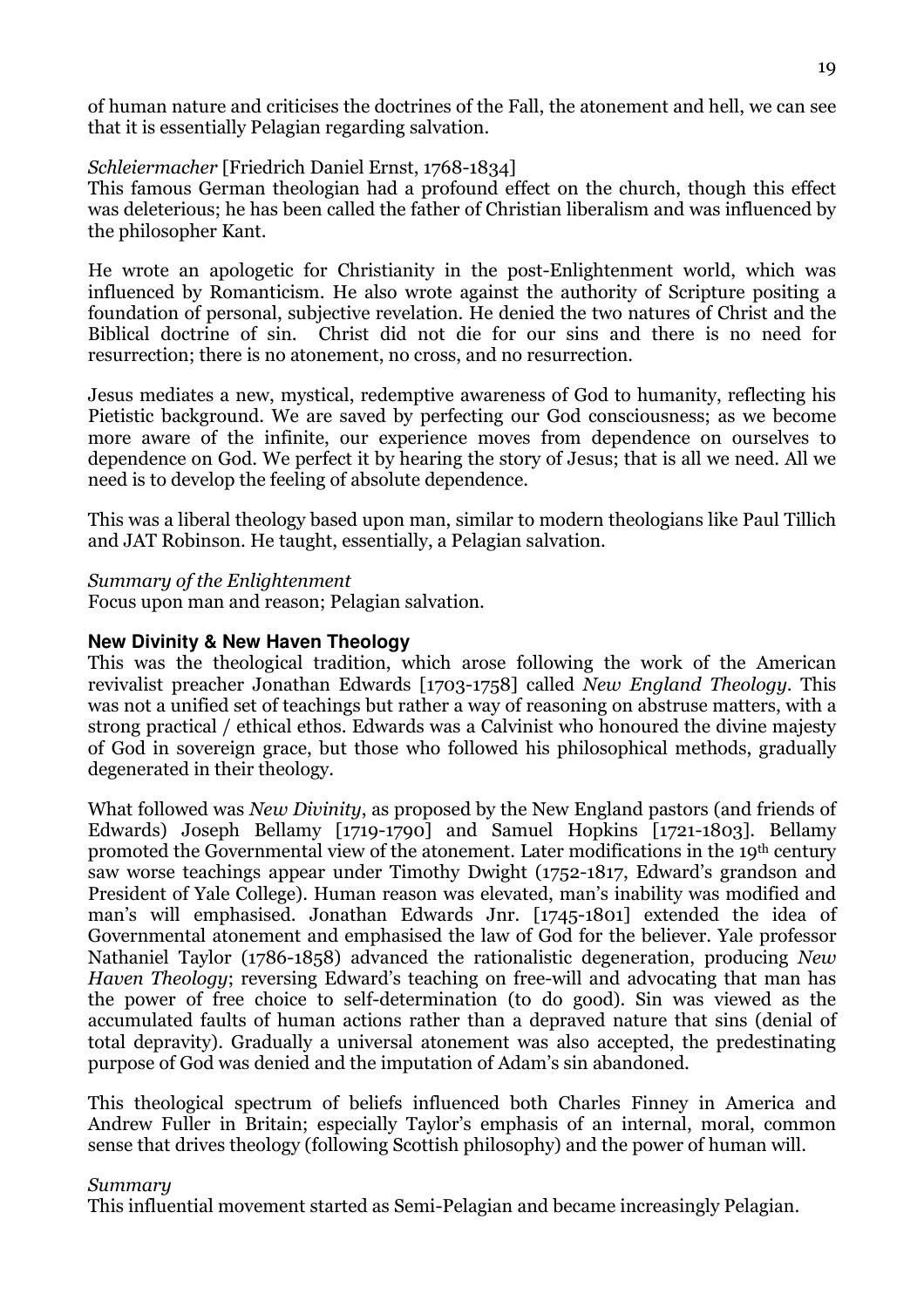## **CG Finney** [1792-1895]

Finney held a number of heretical doctrines and was influenced by New Divinity. These include:

- A denial of the imputation of Adam's sin.
- A denial of total depravity; man is a free moral agent.
- Denied election.

I

- A denial of Christ's penal substitution.
- Affirmation of the Governmental Theory of the atonement.<sup>41</sup>
- Denial of justification by Christ's work, 'Neither is the atonement nor anything in the mediatorial work of Christ, the foundation of our justification, in the sense of the source, moving or procuring cause.' 42
- Affirmation of the infallibility of human reason: 'there can be no error in the a priori intuitions of reason'.<sup>43</sup>
- Affirmation that a man can create a new heart for himself; regeneration is only a change in the will. Affirmed man's ability to repent without grace. He confused regeneration with conversion.
- Affirmation that the drawing power of the Holy Spirit was the human persuasion used by preachers of the Gospel.
- He denied the imputation of Christ's righteousness to believers. Justification was only an amnesty.
- Affirmation that sanctification was not a work of God in the believer but was by human effort. Regeneration was a change from entire sinfulness to entire holiness for the time being! Continuance in this was possible if a man tried to be obedient hard enough. This is a version of perfectionism.
- Affirmed Utopianism / Millennialism (working to create a perfect society; the human establishment of the Kingdom of God through conversions and social reform).

Regarding conversion, Finney's theology was a return to Remonstrant Semi-Pelagianism. Indeed, his emphasis was so strong that it comes close to outright Pelagianism. Examples of this are in his statements that man regenerates himself by free-will.

'Conversion, or regeneration, is the work of man' ... a change of heart is the sinner's own act ... God commands you to make you a new heart, expects you to do it; and, if ever it is done, you must do it. And let me tell you, sinner, if you do not do it you will go to hell; and to all eternity you will feel that you deserved to be sent there for not having done it.<sup>44</sup>

These are extremely serious errors. It is unbelievable that Finney could be accepted by any evangelical since these doctrines are very close to being non-Christian tenets.

Finney exerted a powerful influence on subsequent evangelical movements, such as revivalism, the holiness Movement, Pentecostalism, the Charismatic Movement etc. His 'New Measures' led to the 'decisionism' and 'easy believism' now common in evangelicalism, which is responsible for hordes of superficial believers. This is despite the fact that the vast majority of his many converts fell away, as he himself later admitted. The power of his melodramatic, over-emotional, humanistic revivals and his racy books

<sup>&</sup>lt;sup>41</sup> The Governmental Theory proposed that God controls the world by moral influence rather than predestination. Men are encouraged to obey moral law rather than God decreeing the salvation of particular sinners.

<sup>30</sup> CG Finney, Systematic Theology, Bethany House Publishers, reprint 1994, p375-376. Abridged edition, p336.

<sup>43</sup> CG Finney, Lectures on Systematic Theology, Lecture I, OF THE UNDERSTANDING. 44 CG Finney, Lectures on Revival, p197.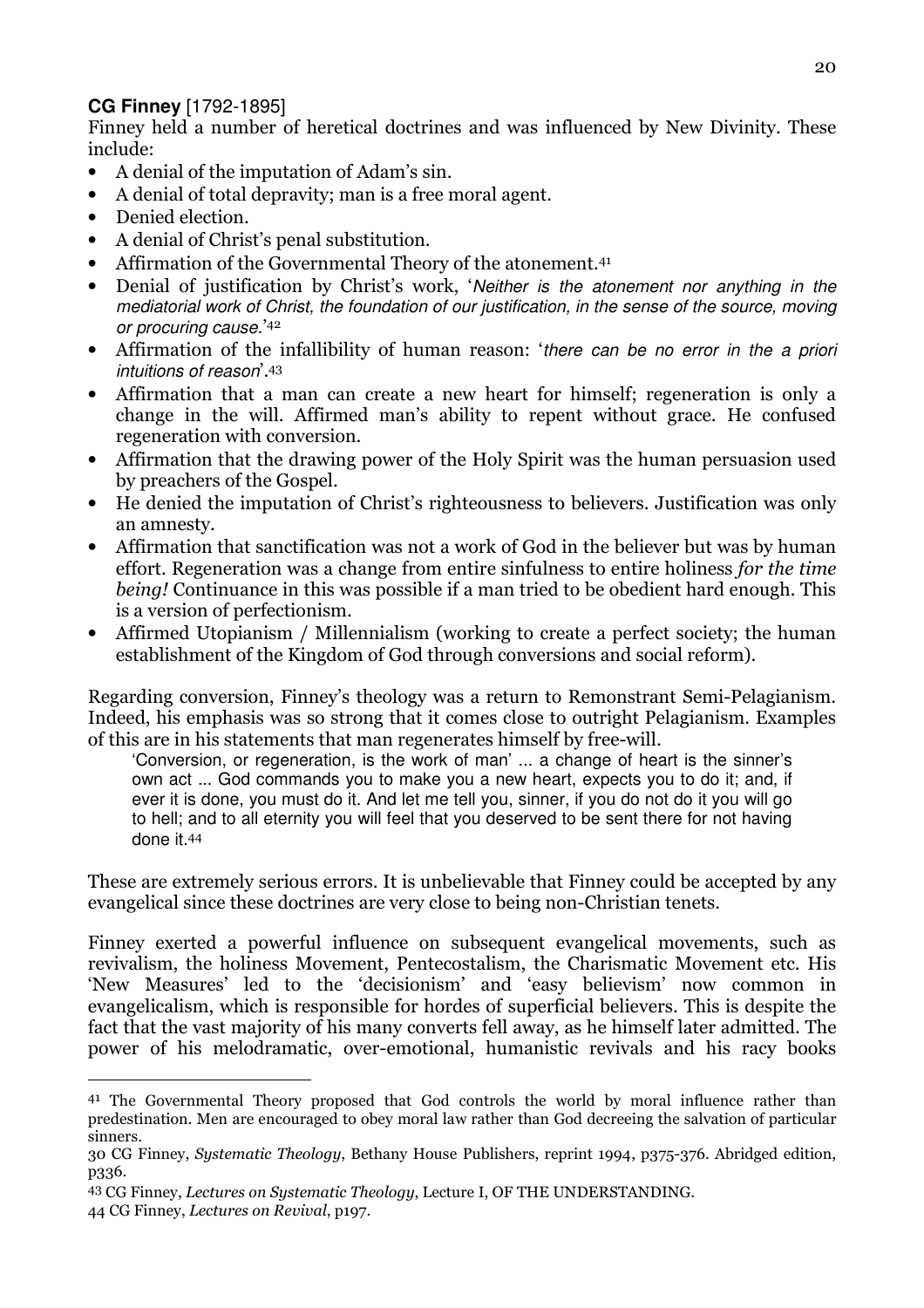describing them are what has really grabbed men's attention instead of the truth. Far too many young Christians have been given his Lectures on Revivals and drawn into his teaching.

This is an important point, very many churches, organisations and groups are tainted with Finney's evil theology. For instance, all people that focus upon an emotional revivalism are affected by Finney's ideas, such as his restatements in Melody Green's magazines. An example of the re-appearance of his Moral Government Theory (MGT) is found in YWAM. People trained by this evangelistic organisation were immersed in Finney's MGT ideas. Note this testimony:

I joined YWAM in 1973 and was a staff worker for five and one-half years. When I joined I had no theological background or training of any kind. When I left the organization I was saturated with and zealously defended MGT and its assertions, although I did not really understand what it was. All my knowledge of other systems came from straw man arguments which I received in the schools and intellectual atmosphere of the organization. Within the organization there were no theological works for the investigation of other views available.

MGT has taken the views a step further than the Pelagians did; it is denied that God could have foreknowledge in the case of free-will beings; it is denied that God is morally immutable; it is taught that God changes his mind and counsels; and it is taught that Christ's death did not pay for our sins.<sup>45</sup>

Finney's MGT is worse than Grotius' Governmental Theory, close to Socinianism and similar to the modern Open Theism. One writer says that the modern form of it:

… denies the fundamental Christian doctrines of God's perfection in knowledge, goodness, and power; original sin; human moral inability; the substitutionary satisfaction of God's justice in Christ's atoning death; redemption; and justification by the crediting of Christ's righteousness to believers by grace through faith apart from works. … These denials are unbiblical and are so serious as to warrant classifying MGT as non-Christian. <sup>46</sup>

The writer also gives examples of missionaries ruined and depressed as a result of being trained in this theology by YWAM.

## Summary

Finney was a serious heretic and an extreme Semi-Pelagian, very close to Pelagianism itself.

## **Oberlin theology**

Oberlin was a Congregationalist college in Ohio. Oberlin theology is closely connected to the teachings of revivalist Charles Finney and the ideas arising from New Divinity. Also involved was Asa Mahan [1799-1889]. Finney was professor of theology (from 1835) at the newly opened Oberlin Collegiate Institute in Ohio (now Oberlin College) and later became president from 1851-1866, taking over from Mahan. His serious errors were tantamount to Pelagianism.

Oberlin denied Biblical justification by faith and taught a form of perfectionism. Finney wrote, as a professor at Oberlin, that he had gone far beyond NW Taylor (New Haven Theology) and brought liberal Calvinism close to Methodist perfectionism.<sup>47</sup>

I 45 Greg Robertson; Moral Government theology: is it Pelagian? 1981.

<sup>46</sup> E. Calvin Beisner; The False God and Gospel of Moral Government Theology, Christian Research Institute, Article ID: DM610.

<sup>47</sup> Lectures on Systematic Theology (1846).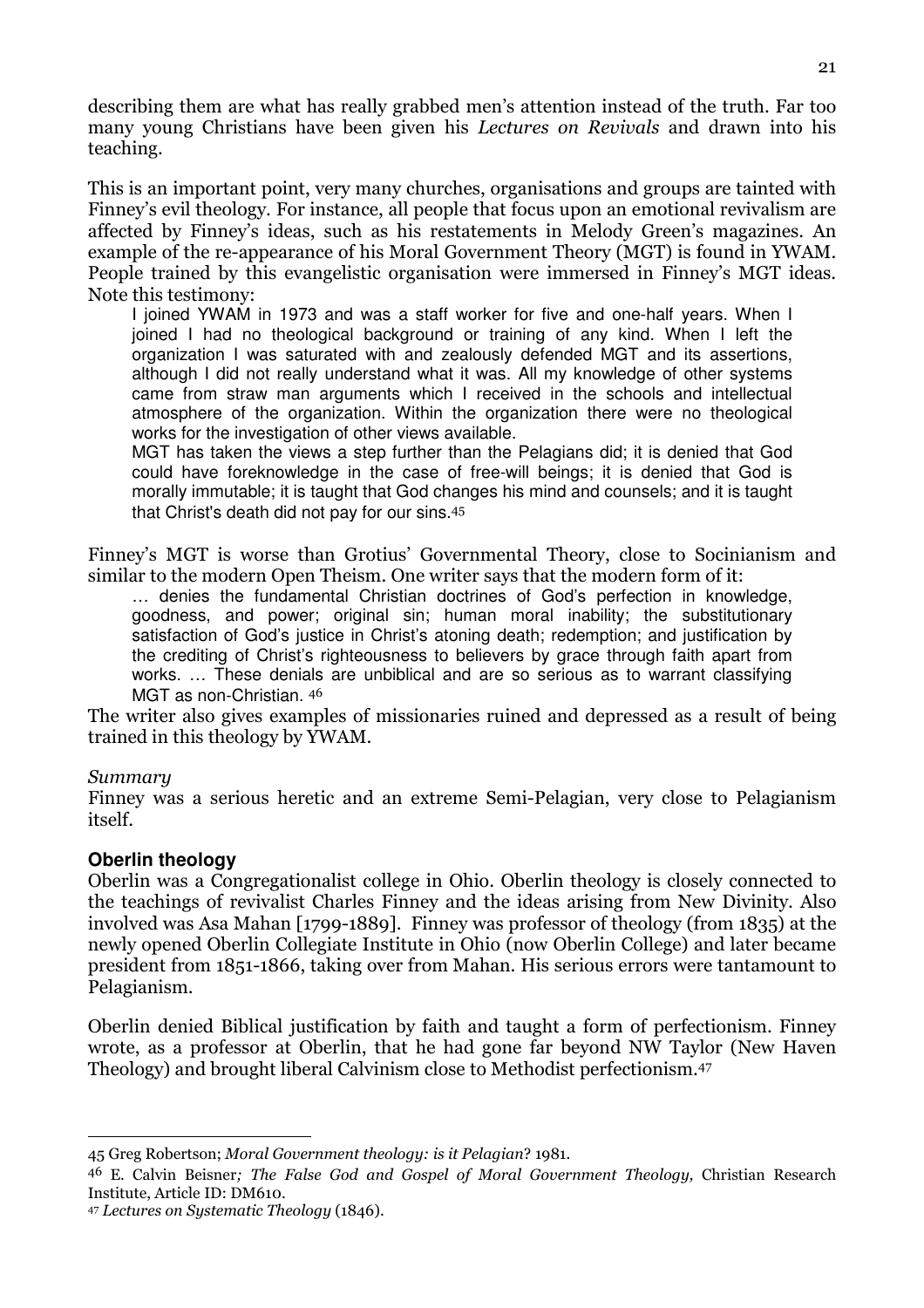Where the imputation of Adam's sin is denied there is erosion of total depravity and less cause to require a thorough atonement. Such systems just teach a need for some kind of forgiveness of offences, or even just a change in will. Where the imputation of Christ's righteousness is denied, there can be no Biblical justification and no acceptance with God.

This theological system allies closely with the erroneous system of Andrew Fuller in promoting works-righteousness. Fuller was originally influenced by the earlier form of New Divinity but since his death there has been much cross-fertilisation. New Divinity and Finneyism have been accepted in some English circles, while Fuller has had a slow but increasing influence in the US. When folk hear preachers praise Fuller and Finney and hear of their evangelistic success (much exaggerated), or refer to New Haven Theology with esteem, they are prone to accept that these systems must be orthodox without looking into them closely.

## Summary

Oberlin continued Finney's and New Divinity's Pelagianism.

## **Andrew Fuller** [1754-1815]

Fuller is the modern darling of many American and English Calvinists (e.g. John Piper, Peter Masters, Michael Haykin) but his theology is far from Calvin. It was an eccentric mixture of Amyraldism, Grotianism (Governmental Theory), New Divinity influences and natural law. His writings are hard to pin down since he appears to deliberately alter the meaning of words from place to place. The fact that his preaching was indeed heretical is confirmed by contemporary leaders who stated that where his influence was most effective, these groups later became Socinians. His character is also very questionable since he was open to fraudulent practices.

In a nutshell, he taught that: it is the duty [and ability] of all who hear the Gospel to believe in Christ with such a faith as issues in salvation. In other words, anyone [elect or reprobate] who hears the Gospel can believe. A key foundation of Fuller's theology is that man has a natural ability to respond to God. He emphasised that all men have a Gospel awareness deep down and know they should accept it. This means that men are not totally depraved, as they have power to do spiritual good and believe; that there is no election of some to life and some to condemnation; that Christ died for everyone without exception and that the Spirit calls all men equally. Thus it destroys four of the five cardinal points of Calvinism. Even Fuller himself admitted, 'I allow that the principles here defended may be inconsistent with the doctrines of grace.' 48

Essentially, Fuller was a liberal Amyraldian who brought notions that had plagued the continent to English Baptists. Just as Wesley promoted Arminianism among British Anglican evangelicals, Fuller championed Amyraldism among Calvinistic Baptists. That is, the notion that God loves everyone and wants to save everyone; that Christ died for everyone, but since everyone fails to believe, God will select those who would believe to salvation. Man can believe, but fails to in practice. Jesus died for everyone, but only died for some in practice. This is utter confusion and nonsense. However on some points Fuller is worse than an Amyraldian and becomes a rationalistic, humanistic liberal or even a Pelagian.

He both affirmed and denied election: 'Faith instead of being 'the gift of God,' is the effect of our having improved the help afforded, while others neglected it, if we think we do not ascribe the

 $\overline{a}$ 

<sup>48</sup> Fuller, Works, Vol 2, p367.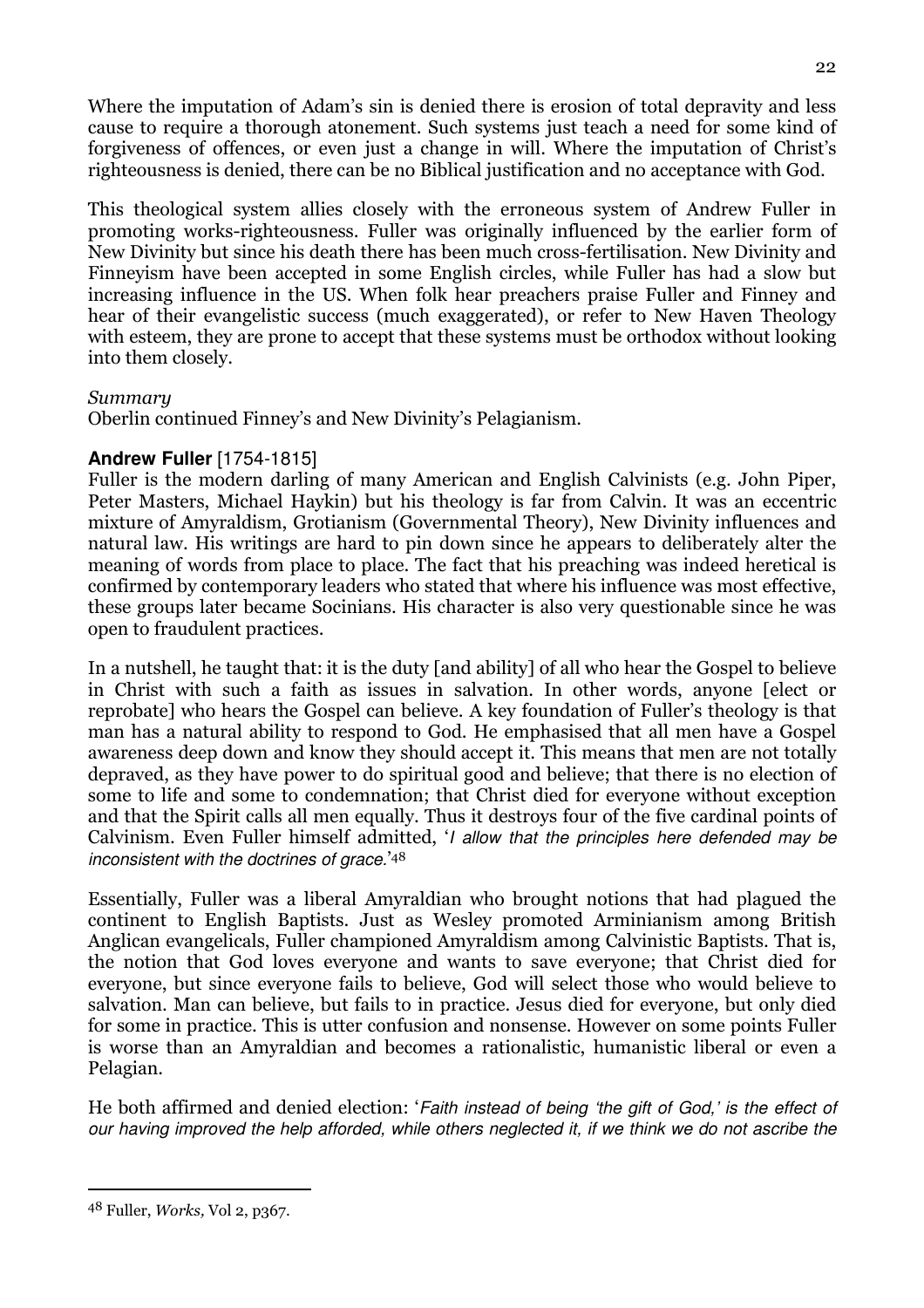very turning point of salvation to our own virtue, we greatly deceive ourselves. But election, while it places no bar in the way of any man which would not have been there without it.<sup>'49</sup>

He denied particular redemption, 'We must … acknowledge an objective fulness in Christ's atonement, sufficient for the salvation of the whole world, were the whole world to believe in him.' 50 'The atonement of Christ … [is] equal to the salvation of the whole world, were the whole world to embrace it.' 51

He perverted the doctrine of the Fall and rejected total depravity: 'men have the same natural powers to love Christ as to hate him, to believe as to disbelieve'.<sup>52</sup>

He denied penal substitution, following Grotius: 'The sufferings of Christ in our stead, therefore, are not a punishment inflicted … but an extraordinary interposition of infinite wisdom and love; not contrary to, but rather above the law, deviating from the letter, but more than preserving the spirit of it.' 53

He perverted many other doctrines, but this will suffice for our purposes here.<sup>54</sup>

## Summary of Fullerism

Amyraldian in essence, but embracing Semi-Pelagianism and even comes close to Pelagianism and liberalism.

# 19<sup>th</sup> - 20<sup>th</sup> century heresies

The Enlightenment, the Age of Reason, followed by the popularisation of the Theory of Evolution by Charles Darwin, spawned a growing atheism. Paganism and atheism began to become popular after centuries where people believed in a monotheistic God. This led to movement after movement, new religion after new religion, new cult upon new cult and sectarianism in the church.

Society became much more diverse, polytheistic, hedonistic, idealistic, romantic and gullible. Absolute nonsense appeared to be able to transfix eminent minds, such as Arthur Conan Doyle's support for fairies, spiritualists and ghosts; even though most of this was fraudulent cons.

The theological basis for many of these new movements could be described as Pelagian or Semi-Pelagian. It is impossible to give details on all these in this short paper, but most of them are well known.

## **Liberalism and Modernism**

The rise of atheism led to a public acceptance of books that denied God and supernaturalism (such as Biblical miracles). The rise of rationalism led to the elevation of man's thinking and philosophical speculation, which denied the authority of Scripture. The popularity of evolution led to the false axiom that ancient peoples (Israelites like Moses) were illiterate and that the early Biblical books were not written by the stated authors but written long afterwards.

 $\overline{a}$ 

<sup>49</sup> Fuller, Works, 'Election Consistent', Vol. ? p341, 342

<sup>50</sup> Fuller, Dialogues, p231.

<sup>51</sup> Fuller, Works, Vol. 2, p374.

<sup>52</sup> Fuller, Works, Vol. 2, p768.

<sup>53</sup> Fuller, Works, Vol. 2, p689.

<sup>54</sup> For more information see the author's booklet, The Problem of Fullerism.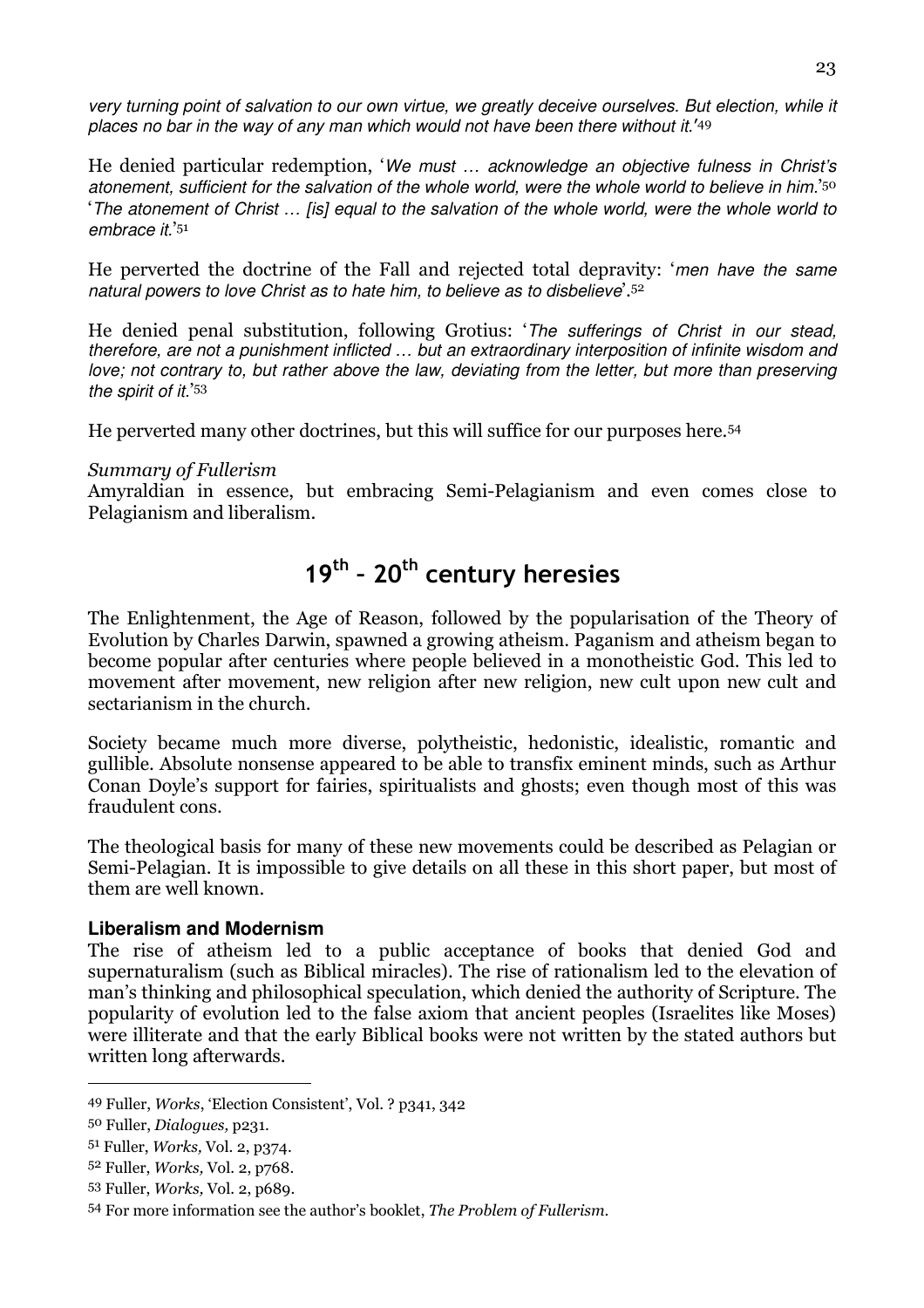All of this undermined Scripture, and consequently, undermined all Biblical theology. Before long the resurrection of Christ was openly denied, even in certain church circles (such as Anglicanism). Liberalism was the authority of human wisdom and the denial of faith in Scripture. The result of this was that salvation was the work of man or was unnecessary. It gave a boost to Unitarianism and universalism.

#### **Development of modern Pantheism, Transcendentalism and Romanticism**

Romanticism or 'the Romantic Movement' is the western attitude to art and creativity that dominated much of European culture in the first half of the 19th century, shaping American Transcendentalism. Its chief emphasis was upon freedom of individual self-expression and sentimentality or emotionalism.

The ordered rationality of the Enlightenment was abandoned in favour of emotional intensity, often taken to extremes of rapture, nostalgia, or sentimentality and often involving mysticism. Examples include the primitivism of Rousseau in art; the poetry of Coleridge, Keats, Byron and Wordsworth; the Romantic school of painting (e.g. Friedrich, Constable and Turner); the Pre-Raphaelites; the music of Beethoven and Mahler; the works of William Blake; the Gothic novel (e.g. Mary Shelley), and the taste for the sublime and picturesque.

Transcendentalism was an American attempt to curb the dispassionate rationalism of the Enlightenment by combining mysticism with romanticism. It included Ralph Waldo Emerson [1803-1882], Henry David Thoreau [1817-1862] and others. Doctrines include the immanence of God, truth by intuition instead of rationalism, and a rejection of dogmatism and authority-based religion.

Pantheism is the belief that God exists in all things and all things are God. It accompanies mysticism and pervaded a number of 19th century movements. It is the essence of Hinduism, which became popular in this period.

Thus this period is a reaction to rationalism of the Enlightenment (pendulum effect in history) whereby emotionalism, sentimentality, individuality, subjectivism and mysticism come to the fore. In some it led to an acceptance of spiritualism and clairvoyance (which became dominant in the mid-19th century). In others it led to development of new religions and religious communities.

## **Influence of eastern mysticism and occultism (spiritualism).**

In the 19th century translations of eastern religious sacred writings became available in English and helped generate a revived interest in eastern mysticism. Such works included The Upanishads part of the Vedas (Hinduism); The Tao Te Ching (Taoism), the writings of Confucius, and books on Buddhism and Zen. Anglo-Catholic mystic Evelyn Underhill wrote her key book on mysticism in 1911, which was widely read. The Vedanta Society was the first Hindu sect to arrive in the US in 1895.

Increased travel opportunities, for some, added to inculcating romanticism about the Far East when their travels were published. Later, novels started to appear about Shangri-La (a Tibetan utopia in James Hilton's novel Lost Horizon), Japan, China, India (Rudyard Kipling) and so on. Novels were even written about key religious figures such as Siddhartha Gautama Buddha (e.g. Herman Hesse's Siddhartha). All this made eastern religions fascinating to western young people who were tired of formal Christian religion.

Celebrities embraced the principles of eastern mysticism openly, such as Walt Whitman in his poem Song of Myself: 'Divine am I inside and out, and I make holy whatever I touch or am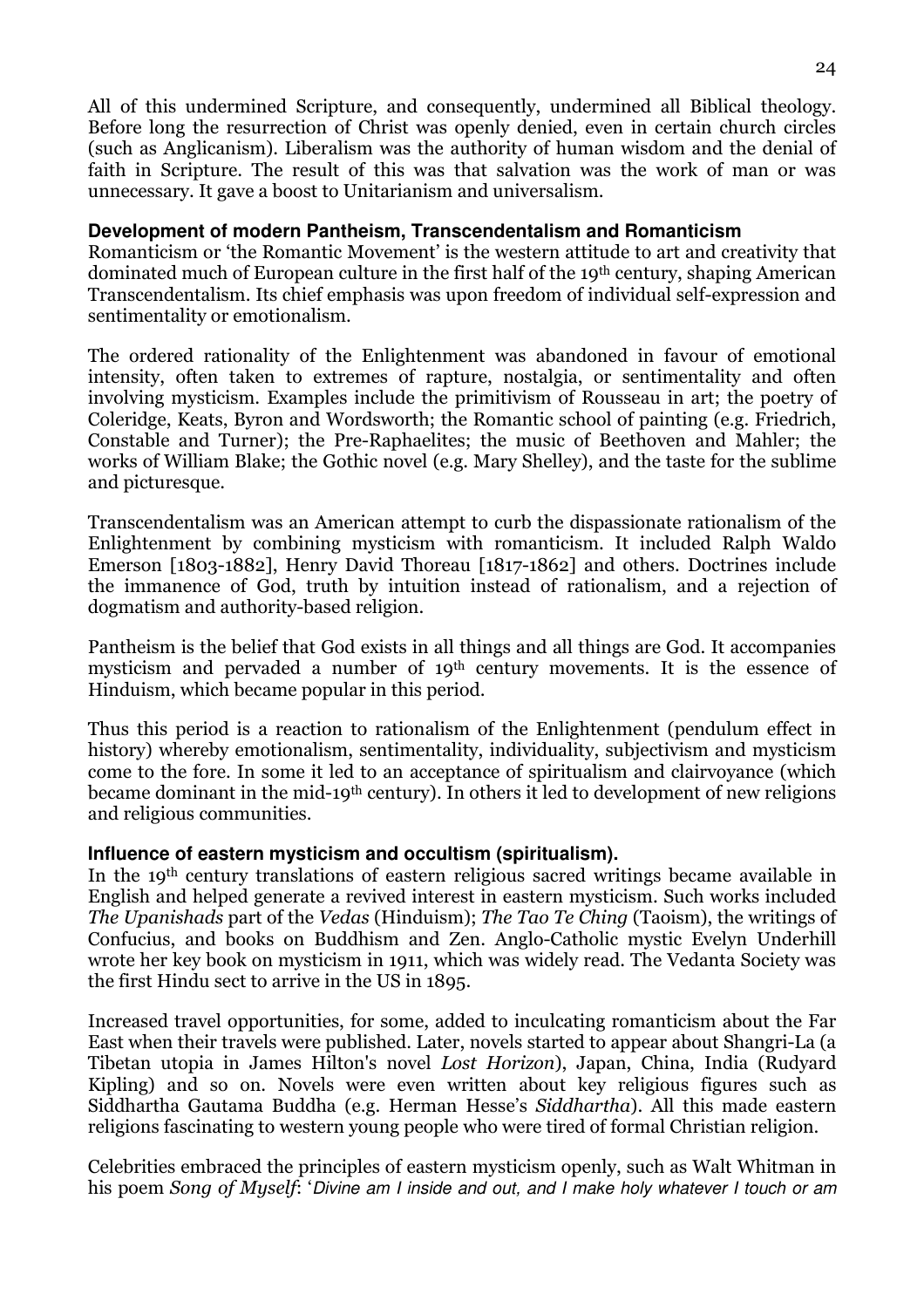touched from' or Shirley MacLaine much later, 'You must never worship anyone or anything other than self. For you are god. To love self is to love god'.

This interest in eastern religions had a lasting effect on the west, much boosted in the 60s, which continues to this day, now mostly focused in the New Age sects, Transcendental Meditation, occultism and other cults.

In all this focus on eastern mysticism, the essential basis of salvation was human works and a denial of the need of Christ's atonement – Pelagianism.

## **PP Quimby, New Thought, positive thinking, Unity**

These followed on from the propagation of hypnotism/mesmerism and the Metaphysical Healing Mvt. developed in the late 1800s. There were many forms of faith healing using this method, but PP Quimby [1802-1866] deserves more attention.

Quimby started healing meetings in New England based upon mesmerism and healed Mary Baker Eddy in 1862. He taught that sickness was only in the mind and developed what later became 'New Thought' which was a syncretism of Christianity, Gnosticism, the occult, Spiritualism, Platonism, Hinduism and more. In a nutshell he made witchcraft credible in scientific & religious language. This is extremely important as it lays the foundation for the aberrations that followed. It was the beginning of the Mind Sciences becoming acceptable.

Quimby's theology is utterly heretical, denies the atonement, and claims people can become God (mixture of Hinduism and Gnosticism). Faith is the power that creates upon positive confession (the basis of Word Faith) and can lead to success, prosperity and healing. Other groups jumped on this bandwagon, such as Mary Baker Eddy's Christian Science and Unity School of Christianity. With Quimby, occult mind techniques and mystical teachings influenced gullible Christians. Essentially, mind science, visualisation, incubating prayer, mental healing, positive confession etc. are all applications of occult magic – sorcery.

New Thought was a religious break away movement, arising out of Christian Science, developed by Methodist minister Warren Evans and Julius Dresser. It is based upon the Platonic, occult and mystical healing ideas of PP Quimby [e.g. sin and disease only exist in the mind] plus some influences from Emmanuel Swedenborg. New Thought ideas permeate some radical Pentecostal/Charismatic and Word Faith teachings.

Unity School of Christianity was a syncretic American religious movement. It began in 1887 when a certain Mrs Fillmore was healed. The Fillmores studied Christian Science and New Thought and developed Unity out of this mix. It is mainly a teaching establishment to serve enquirers but is far from being Biblical, being a blend of mysticism, Gnosticism and Hinduism (syncretism).

All of these mystical movements, which combine occult, eastern mysticism and Christianity, place the theological emphasis upon man. Thus their theology is, at root, Pelagian or Semi-Pelagian.

## **Theosophy and other mystical cults**

Theosophy was an occult movement founded in 1875 by Madame Helena Blavatsky [1831- 1891] and continued by Annie Besant [1847-1933] and others. It's teachings are: the essential unity of all religions, the brotherhood of man, Hindu pantheism, a Gnostic view of knowledge and deity, Platonism and oriental mysticism. It was very influential in the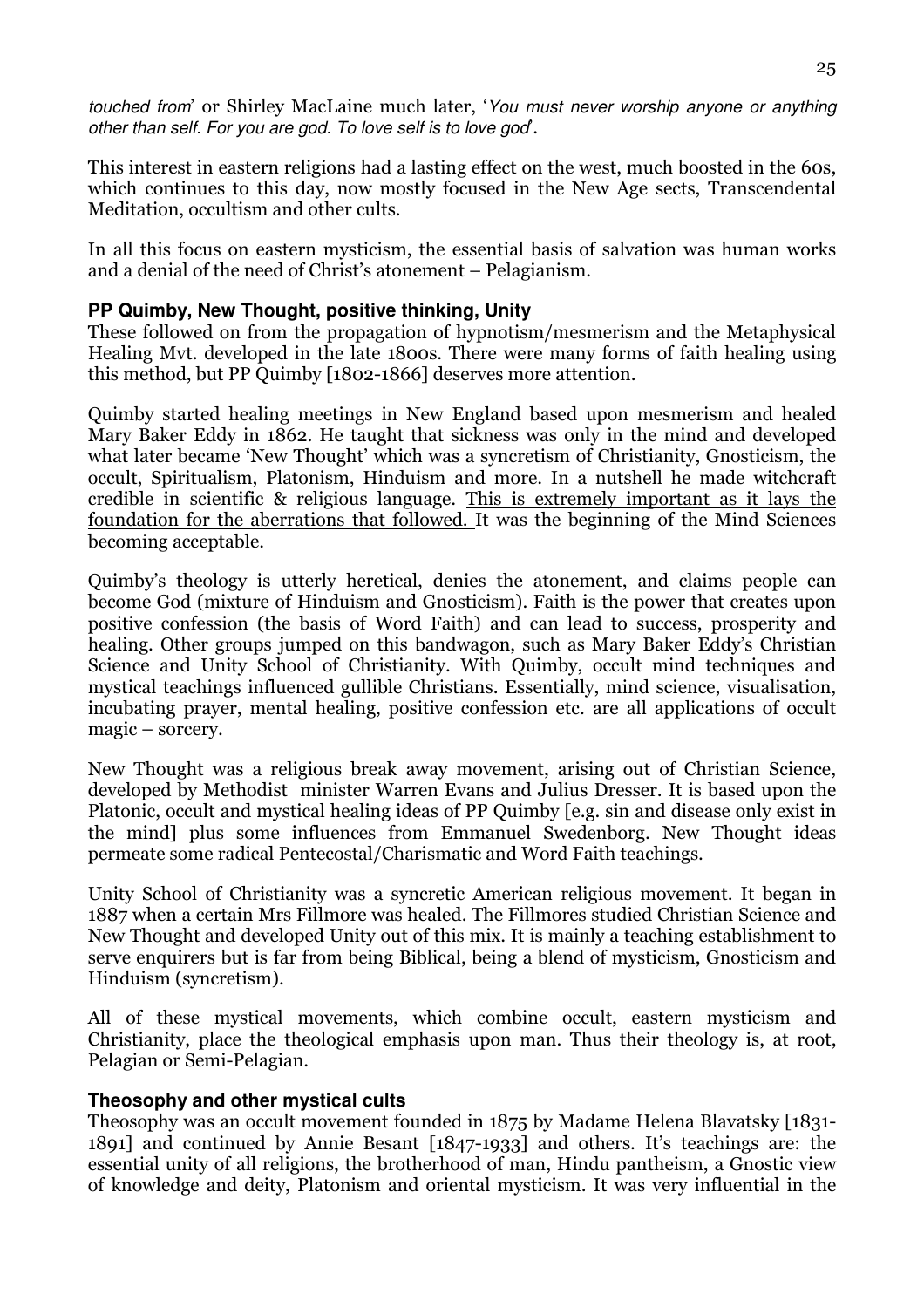early 20th century and spawned a number of other movements, especially Anthroposophy and New Ageism.

Since man saves himself, or salvation is denied altogether, it is essentially Pelagian.

## **Holiness Movement & the Pentecostal Movement**

The Pentecostal historian, Vinson Synan affirms,

Although the Pentecostal movement began in the United States, itself a significant fact, its theological and intellectual origins were British. The basic premises of the movement's theology were constructed by John Wesley in the Eighteenth century. As a product of Methodism, the holiness-Pentecostal movement traces its lin[e]age through the Wesleys to Anglicanism and from thence to Roman Catholicism. This theological heritage places the Pentecostals outside the Calvinistic, Reformed tradition which culminated in the Baptist and Presbyterian movements in the United States. The basic Pentecostal theological position might be described as Arminian, perfectionistic, premillennial, and charismatic.<sup>55</sup>

Thus the foundation of Pentecostalism is Arminian Semi-Pelagianism.

## **Cults & sects – Mormons, Christadelphians, 7th Day Adventists, Jehovah's Witnesses, Shakers**

Multiple heresies, including the idea of man becoming God.

- Salvation in Mormonism Mormon baptism, denial of justification by faith, faith in Christ and Joseph Smith but mostly through human meritorious works.
- Salvation in Christadelphianism perseverance in good works and baptism.
- Salvation in  $7<sup>th</sup>$  Day Adventists keeping  $7<sup>th</sup>$  day holy, kosher diet and legalism expressed in: teetotalism, avoiding gambling, avoiding jewellery and cosmetics, and avoiding dances and movies.
- Salvation in Jehovah's Witnesses faith in Christ's (who is not divine) ransom, baptism as a JW, good works and preaching the JW message.
- Salvation in the Shakers celibacy, communism of goods, uniformity of dress, separation from the world.

All are essentially Semi-Pelagian or Pelagian being variations of works salvation.

## **Social Gospel**

Influenced by Marxist ideology and publications of left-wing socio-political movements, e.g. the Fabians in England and the Progressives in the USA; both sought a utopian society. The root of much of this is liberalism and an emphasis upon man's work.

## **Conclusion**

 $\overline{a}$ 

All these (and many more) modern movements are opposed to the tenets of Calvinism and mostly emphasise works salvation in one form or another. Thus all are variants of Pelagianism.

<sup>55</sup> Vinson Synan; The Holiness-Pentecostal Movement in the United States, p217.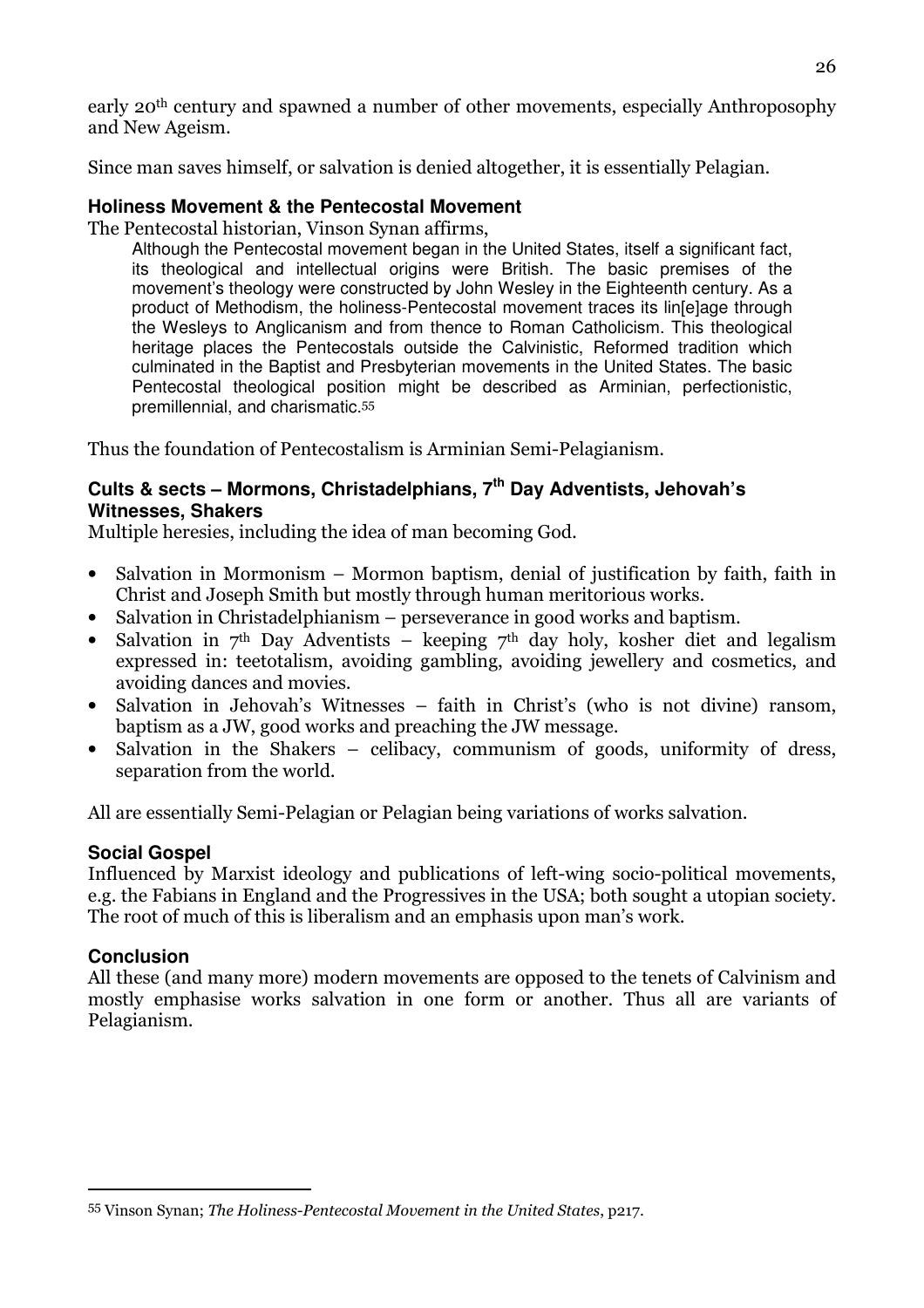## Recent developments

#### **Karl Barth** [1886-1968]

Barth was an important Swiss theologian who initiated Neo-Orthodoxy, a revision of Reformed theology introducing liberal elements, though he opposed liberalism.

Barth stressed the transcendence of God revealed in Christ but this extreme Christocentric approach ends up denying some Biblical doctrines. Barth denied the election of some and the reprobation of some in an absolute eternal decree. Instead he said that Christ was the object and subject of both election and reprobation. Jesus embodies God's election of men and God's rejection of sin. He is the electing God (who elects all of humanity in himself) and the elect man (all who are in Christ are elect). Non-believers have not understood their election in Christ. This is universalism, despite his denials.

His teaching on Scripture is also flawed in that it denies an objective revelation of God in writing. Revelation is God speaking through his word; thus it becomes Scripture when you experience God speaking in it and not before. He viewed sin, not as transgression of the law but as man's attempt to free himself from grace in which all men stand. His view of salvation is thus universalistic; Christ suffered for all so that all could be redeemed. He denied that this was universalistic but sound theologians condemn it as such.

#### Summary

 $\overline{a}$ 

As a universalistic system where all are saved, Barth is (in essentials) Pelagian regarding salvation, though it is not so much the work of man as that all men have grace.

#### **Charismatic Movement**

Semi-officially begun in 196056 with the tongue-speaking of Episcopal pastor Dennis Bennett (see Nine O'clock In The Morning, 1970) and spurred on by David Wilkerson's experiences amongst New York street gangs (see The Cross & the Switchblade, 1963), Pentecostalism burst into the traditional churches, becoming the Charismatic Movement. The books reporting these experiences of the Holy Spirit sold millions. The journalist, John Sherrill also wrote another popular book, They Speak with Other Tongues (1964).

The spread of the Charismatic Movement is too varied, complex and widespread to explain here, but it is well known anyway. The point is that traditional churches took on board Pentecostal doctrines of the baptism of the Spirit, healing, tongues and prophecy but these hid other foundational Pentecostal doctrines such as Arminianism and Dispensationalism. Over time many British Charismatic churches found that they became more and more Arminian. For instance, far more evangelical churches adopted the decisionist methods of Arminianism (salvation by raising a hand, coming to the front etc.) after 1960 than before. Today it is standard practice, questioned by almost no one.

Many Charismatic leaders were proudly Arminian from the start and new denominations were formed (e.g. Harvestime) that attracted new people for the worship experience which included tongues and singing in the Spirit, but which turned members into Arminians. A few denominations, such as New Frontiers, claimed to be Calvinistic but in fact became more and more Semi-Pelagian as time went on; in fact some churches in this denomination are Pelagian and even the flagship central church has had preachers propound outright Pelagianism on its doorstep.

<sup>56</sup> In fact a number of Pentecostal leaders had made breaches into the traditional churches via healing crusades or ecumenical conferences since the early 50s; such as Agnes Sanford, William Branham, Oral Roberts, TL Osborn and Gordon Lindsay.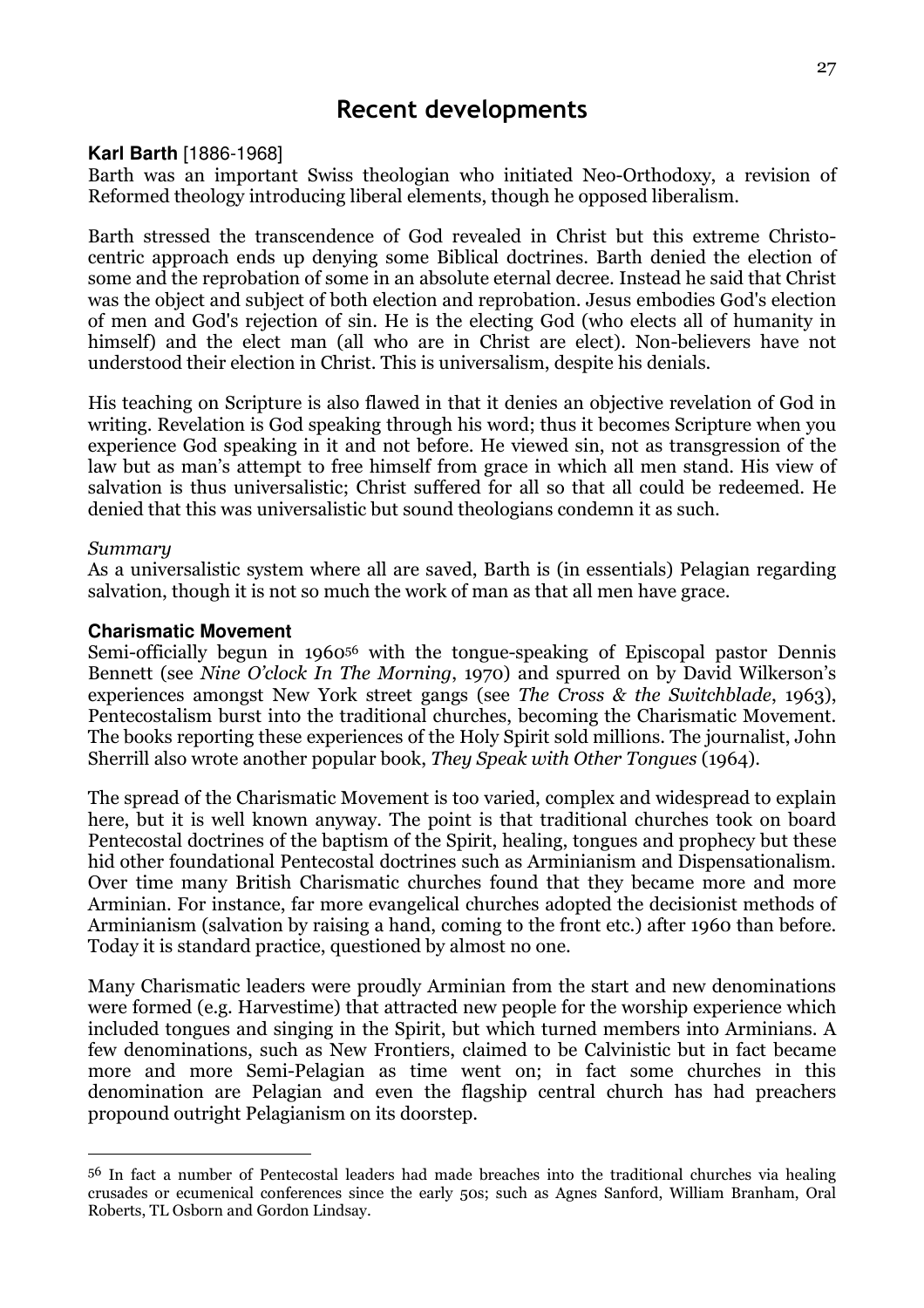Developments of Charismaticism into even worse areas, such as Word Faith, Dominionism, and the New Apostolic Reformation bring a further syncretism of occult ideas on top of Arminianism, stemming from the dependence upon New Thought doctrines and Latter Rain. Some of these have ultra-heretical ideas about the atonement that are Pelagianism plus occultism.<sup>57</sup>

The subjective emphasis on the self in this movement not only leads to passivity in worship and self-gratification in one's walk with God,58 but also leads to a foundation of Pelagianism, or at least Semi-Pelagianism, in Gospel preaching. Indeed, very few Charismatic preachers seem to actually know what the Gospel is. The Gospel message of virtually every British Charismatic church would be based upon: 'God loves you and has an abundant plan for your life; anyone can be saved right now if you accept Jesus as your Saviour; give your heart to Christ'; but this is pure Semi-Pelagianism.<sup>59</sup>

The Charismatic Movement brought the Semi-Pelagianism and occult syncretism of Pentecostalism into the traditional churches.

## **The Free Offer of the Gospel**

 $\overline{a}$ 

The free offer (or universal offer, well-meant offer, sincere offer) is an effort by modern Calvinists (Presbyterians since the 1920s; Baptists since around Fuller's time) to accommodate universalism in God's will and uphold the supposed priority of the love of God for all men [in fact the prime attribute of God is his holiness]. It is close to Amyraldism in suggesting a universal grace and a universal atonement but only the elect are actually saved.

Its interpretation of the supposed universal Biblical texts is essentially Arminian. The death of Christ is sufficient and available for all, but in practice only effective for some. [For Arminians, those who repent do so from their own will; for Amyraldians and 4-point Calvinists, they do so because they are elect.] This enables preachers to invite all Gospel hearers to make a decision for Christ and to tell them that God loves them and has a salvation ready to give them if they accept Christ.

The effect of this perverts the Gospel message by teaching the lie that God intends and desires the salvation of reprobates. But, how can God love those he hates; how can he desire the salvation of those he has damned? How can the Gospel be based on a lie? It misrepresents God. It also implicitly proposes the initiation of salvation is the will of man.

Anyone who preaches a Gospel that is based upon: 'God loves everyone, Jesus died for everyone, anyone can respond and be saved, make a decision now', is preaching a free offer Gospel. Historically the Gospel was preached as: man is guilty before God as a sinner, this guilt will result in eternal condemnation, Jesus is the only saviour to save man from sin, the only mediator between man and God, seek Jesus and his salvation, cry to him for

<sup>57</sup> For instance the teachings of Kenneth Copeland: general mysticism; Christians are little gods; Christ did not claim to be God; healing in the atonement; denial of definite atonement: 'When Jesus cried "It is finished!" He was not speaking of the plan of redemption. … Jesus' death on the cross was only the beginning of the complete work of redemption.' 'Jesus - Our Lord of Glory', Believer's Voice of Victory, April, 1982, p3. 'He [Jesus] accepted the sin nature of Satan in His own spirit. … Why do you think Moses … raised the serpent upon that pole instead of a lamb? ... And the Lord said, "Because it was a sign of Satan that was hanging on the cross.' What Happened From the Cross to the Throne? Cassette tape. 58 Such as the name it and claim it of Word Faith.

<sup>59</sup> The truth is: God does not love everyone; God has no good plan for the reprobate, only hell; Jesus only died for the elect; without grace no man can receive Christ.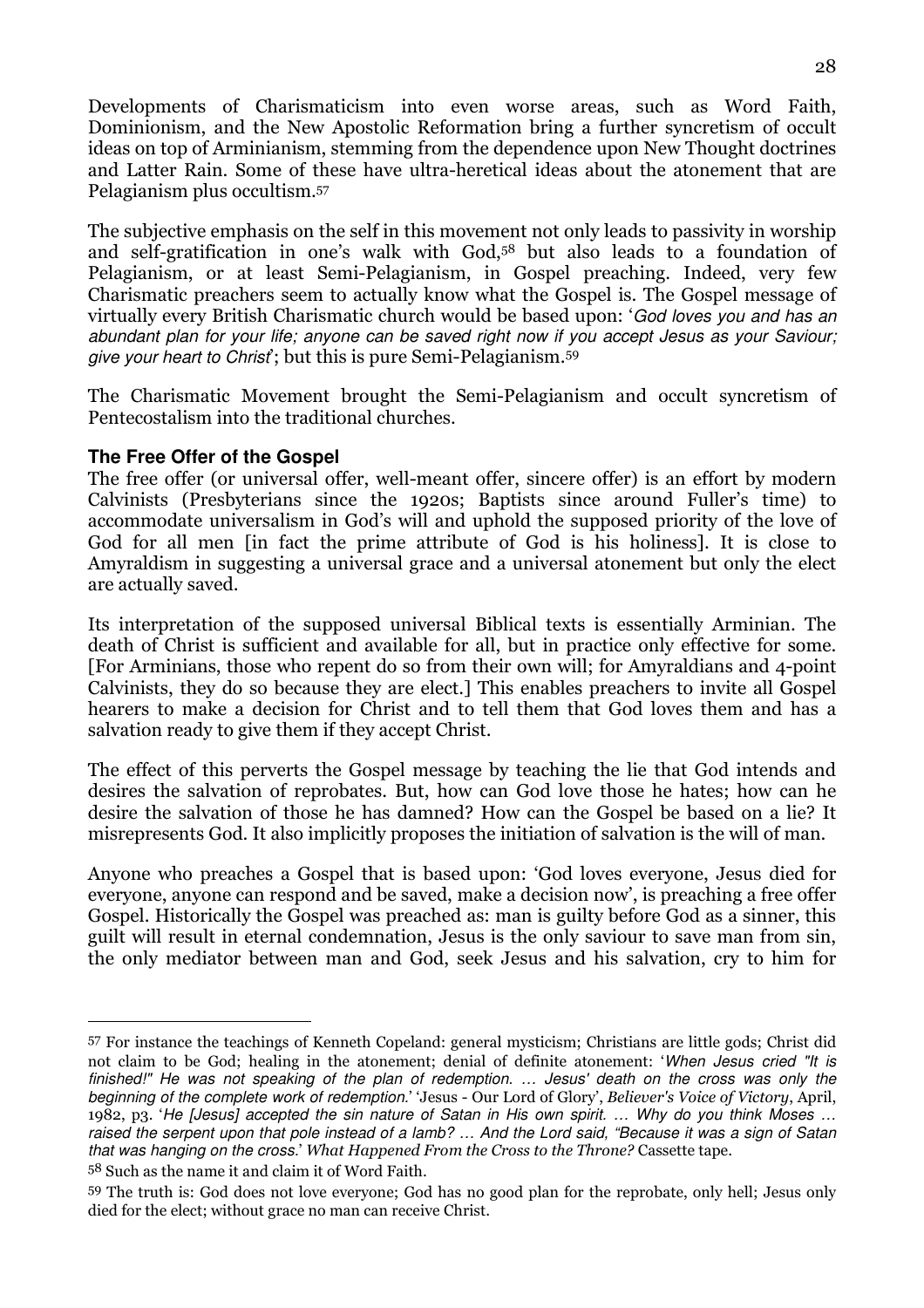mercy, cast yourself upon God. Then time was left for the awakened sinner to understand the depths of his sin and need of salvation before coming to Christ in repentance and faith.

#### Summary

A re-appearance of Amyraldism in modern guise.

#### **Jewish Roots**

This is a fairly recent development spawned by the widespread acceptance of Dispensationalism, which separates Gentile and Jewish believers, Israel and the church. There is a wide variety of influences within this movement from Zionism to Messianic Christianity (churches for Jews alone) to just adopting Jewish idioms, teachings and practices.

Most Jewish Root teachers, and their followers, tend to be Dispensationalist in eschatology, Arminian in theology and Charismatic in church practice. Some are extreme in these while others claim to be more moderate. The problem is that these are all errors. Thus Jewish Root teaching is Semi-Pelagian at best; some forms that teach Jewish legalism (such as the need to be circumcised) are more Pelagian.

#### **Open Theism**

 $\overline{a}$ 

This was initially proposed by former Reformed theologian Clark Pinnock and is followed by Roger Forster, Gerald Coates and Graham Kendrick. It is a form of radical Arminianism that so emphasises the freedom of man that it claims God cannot know the future and is thus not sovereign. This is an extreme Semi-Pelagianism, very similar to Moral Government Theory.

#### **New Perspective on Paul / Federal Vision**

The key factors of this error are a new way of looking at Second Temple Judaism<sup>60</sup>, and thus reappraising Paul's teaching on justification as understood by Reformation theologians. The novelty began with writings by liberals EP Sanders and then James DG Dunn, but was revised by the evangelical NT Wright, followed by John Armstrong and others. Since the movement is diverse, it is difficult to summarise the position.

It denies the traditional understanding of the book of Romans. '[The Traditional Protestant way] 'of reading Romans has systematically done violence to the text for hundreds of years.' 61 Paul was not concerned about grace versus works for salvation, but about the status of Gentiles in the church. Justification was more about Jewish Gentile relations than personal standing before God. Justification is not concerned with acquittal from sin, but with being established in the covenant community.

Justification is 'covenantal inclusion', a kind of badge of Christianity, something that shows believers are in relationship with God and each other; it is not about being saved nor a part of the Gospel. Righteousness is not something given to us by God, but is rather the declaration that we have believed in Christ and are recognised as being in covenant. Dunn and Wright openly deny the imputed righteousness of Christ. Those New Perspective theologians who still affirm it, do so with compromise and confusion.

This posits a form of works righteousness in salvation, which is a form of Pelagianism. It led to the subsequent error of Federal Vision in American Reformed Presbyterian churches, which more openly teaches works righteousness.

<sup>60</sup> That is from c. 515 BC when the original second temple was rebuilt, to 70 AD when Herod's temple was destroyed by the Roman army.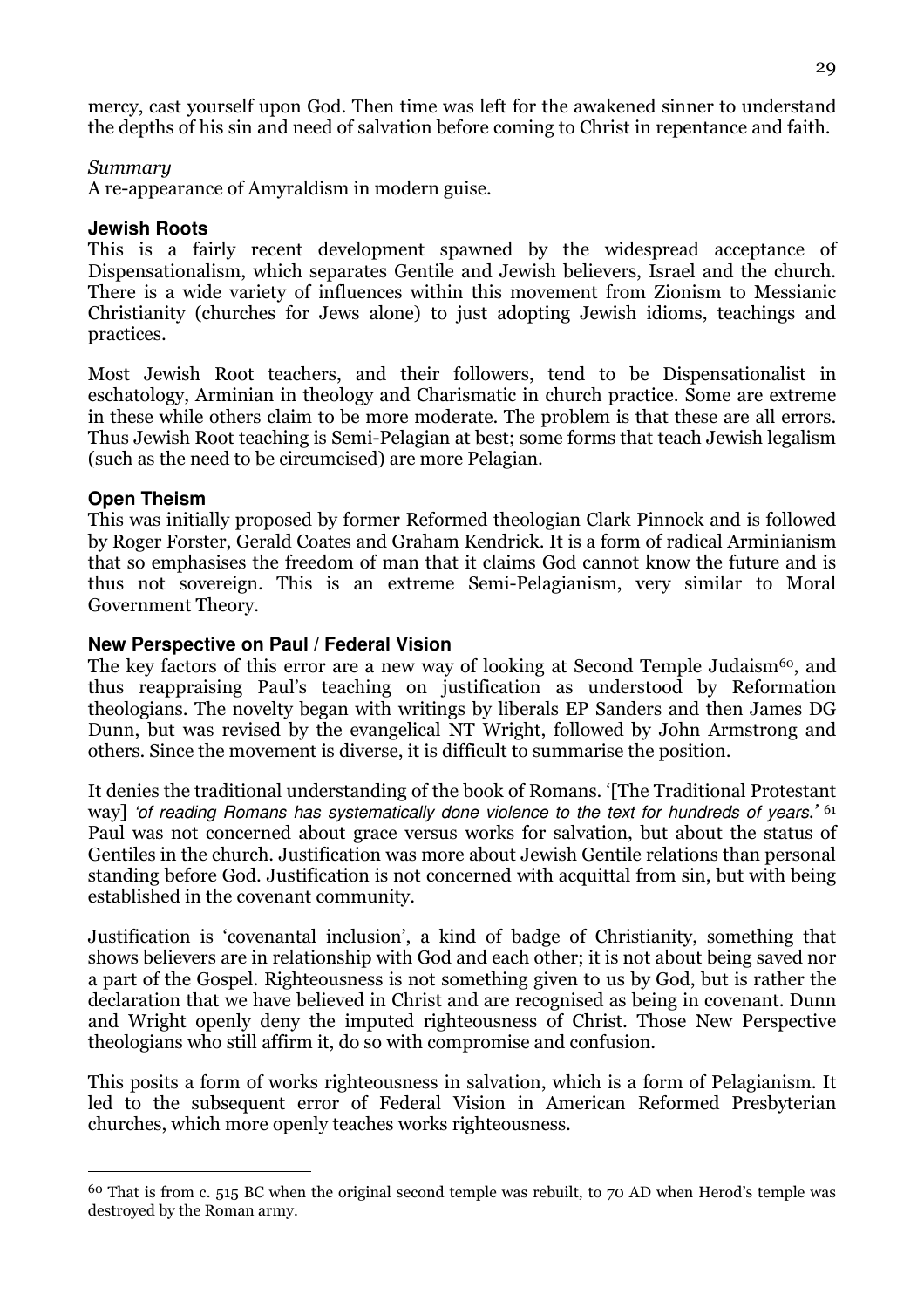# Summary

| Period                                                  | <b>Doctrinal movement</b>                                                                            |
|---------------------------------------------------------|------------------------------------------------------------------------------------------------------|
| Pre-5th c.                                              | Judaising and Ebionism.                                                                              |
| $5th$ c.                                                | Pelagianism confronted by Augustinianism.                                                            |
| 5th c.                                                  | Semi-Pelagianism                                                                                     |
| $5th$ c. – early $6th$ c.                               | Semi-Augustinianism                                                                                  |
| Mid 9th c.                                              | Gottschalk and the predestination controversy. Semi-Pelagianism upheld by Rome.                      |
| 1079-1142                                               | Peter Abelard: Moral Example Theory of Atonement.                                                    |
| Medieval period, 11 <sup>th</sup> - 14 <sup>th</sup> c. | Scholasticism (Aquinas etc.) Augustinian in name only.                                               |
| Medieval period onwards                                 | Romanism                                                                                             |
| Mid 16 <sup>th</sup> c.                                 | Anabaptists                                                                                          |
| Mid 16th c.                                             | <b>Michael Servetus</b>                                                                              |
| Mid 16th c.                                             | Socinianism                                                                                          |
| 1588                                                    | Louis Molina - Middle Knowledge - suppresses predestination.                                         |
| 1610 onwards                                            | Arminianism                                                                                          |
| 1583-1645                                               | Hugo Grotius; Governmental Theory of Atonement.                                                      |
| 1633                                                    | Archbishop Laud becomes Archbishop of Canterbury and promotes Arminianism to subvert Puritan         |
|                                                         | Calvinism and support Romanism, The beginning of Arminianism in England.                             |
| Mid 17 <sup>th</sup> c. onwards                         | Amyraldism                                                                                           |
| 1650 onwards                                            | Quakers                                                                                              |
| 1645-1726                                               | Marrow Controversy                                                                                   |
| 1703-1791                                               | John Wesley; Arminian revival.                                                                       |
| Mid-17 <sup>th</sup> c. to early 19 <sup>th</sup> c.    | The Enlightenment; elevation of human reason.                                                        |
| Late 17 <sup>th</sup> c.                                | Deism                                                                                                |
| Early 18th c.                                           | Unitarianism and universalism.                                                                       |
| 18 <sup>th</sup> c. - early 19 <sup>th</sup> c.         | New Divinity & New Haven Theology                                                                    |
| 1792-1895                                               | CG Finney; near Pelagianism.                                                                         |
| Mid 19 <sup>th</sup> c. onwards                         | Oberlin theology                                                                                     |
| 1754-1815                                               | Andrew Fuller; Amyraldism and Semi-Pelagianism.                                                      |
| 19th c.                                                 | Liberalism and Modernism                                                                             |
| 19th c.                                                 | <b>Evolutionary Theory</b>                                                                           |
| 19th c.                                                 | Explosion of new religions, cults and sects; interest in eastern mysticism. Cults & sects - Mormons, |
|                                                         | Christadelphians, 7 <sup>th</sup> Day Adventists, Jehovah's Witnesses, Shakers.                      |
| 19th c.                                                 | Development of modern Pantheism, Transcendentalism and Romanticism.                                  |
| 19th c.                                                 | PP Quimby, New Thought, positive thinking, Unity                                                     |
| 19th c.                                                 | Theosophy and other mystical cults.                                                                  |
| 19th c. - 20th c.                                       | Holiness Movement & the Pentecostal Movement.                                                        |
| Late 19th c. - 20th c.                                  | Social Gospel.                                                                                       |
| Late $19^{th}$ c. - mid $20^{th}$ c.                    | <b>Barth</b>                                                                                         |
| Mid 20 <sup>th</sup> c. onwards                         | Charismatic Movement.                                                                                |
|                                                         | The Free Offer of the Gospel                                                                         |
| Late 20th c.                                            | Open Theism                                                                                          |
| Late 20 <sup>th</sup> c onwards                         | Jewish Root theology.                                                                                |
| 21st c.                                                 | New Perspective on Paul / Federal Vision.                                                            |
|                                                         |                                                                                                      |

 $\overline{a}$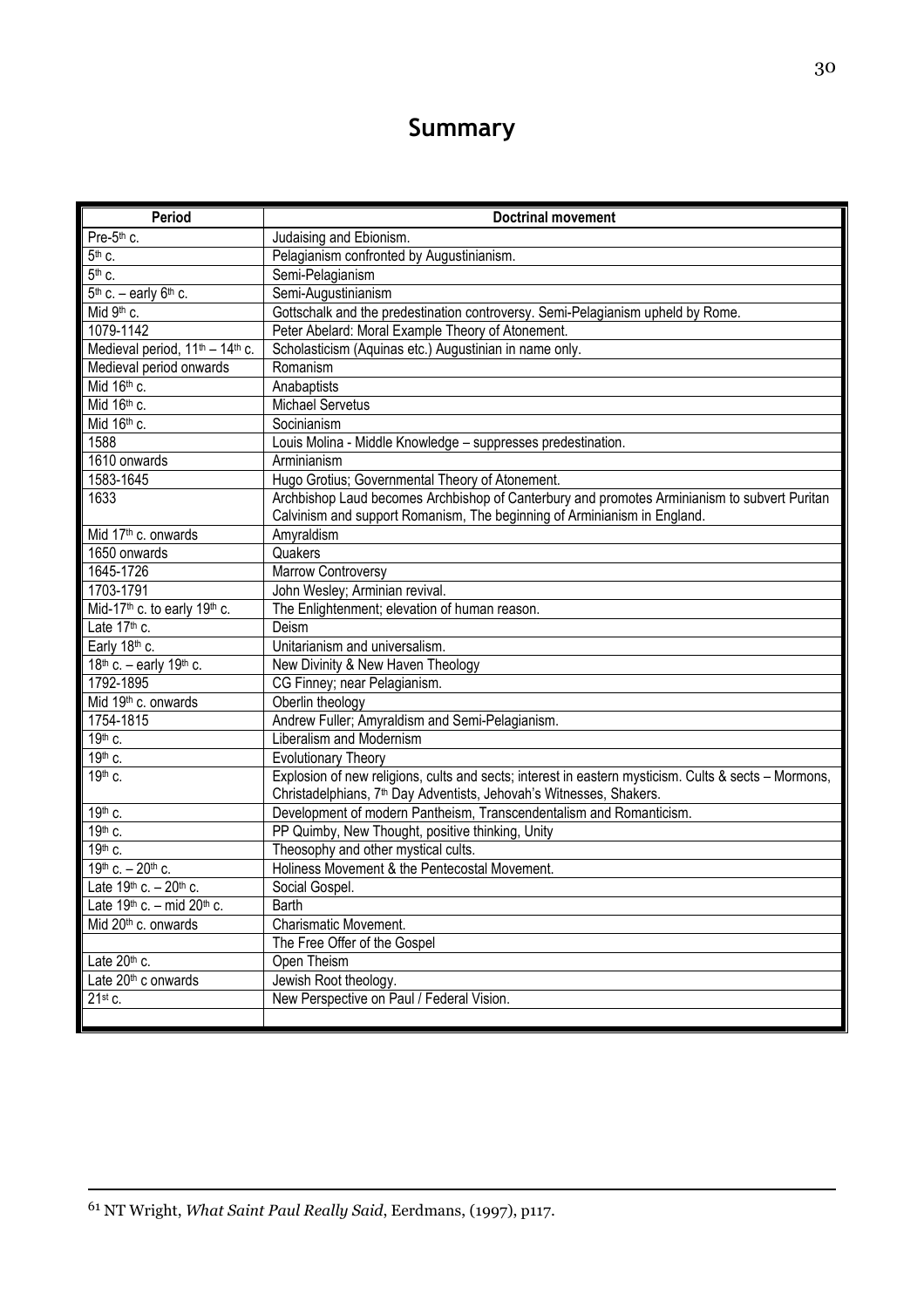# Compromises & contradictions of Biblical atonement

#### **Ebionism**

Man must obey the Mosaic Law as well as trust in Christ in order to be saved. Salvation by works and Christ.

## **Pelagianism**

Atonement not necessary; man can fulfil the law by free-will and following Christ's example. Salvation by works.

## **Semi-Pelagianism**

Christ's atonement is for everybody, but man must choose Christ. Salvation by works and Christ.

## **Semi-Augustinianism**

Atonement is for everyone but prevenient grace is needed to obtain it. Those who act on this grace are saved. Salvation by works and Christ.

## **Abelard's Moral Example Theory**

Christ's atonement provided an example for man demonstrating God's love. When men consider this they love God back and follow him. Salvation by works.

## **Romanism**

Atonement is potentially for everyone but salvation is by works and prevenient grace through the church.

## **Socinianism**

Denied the atonement as penal substitution, teaching a form of governmental theory. Christ's death was merely an example of faith and obedience. There is no punishment for sin; men repent from their own power. Salvation by works.

## **Arminianism**

Semi-Pelagianism - Christ's atonement is for everybody, but man must choose Christ. Salvation by works and Christ.

## **Amyraldism**

Christ's death is for all hypothetically but in the end only for some in actuality. Two contradictory wills in God. Salvation by works and Christ.

## **Marrow Controversy**

A local resurgence of Amyraldism in Scotland. Christ's death is for all. Salvation by works and Christ.

## **Grotius' Governmental Theory**

Development of Moral Example Theory, no penal substitution. Salvation by works.

## **Unitarianism**

Universalism; Christ died for everyone. Salvation by works.

## **Wesleyanism**

Evangelical Arminians; Semi-Pelagianism - Christ's atonement is for everybody, but man must choose Christ using prevenient grace. Salvation by works and Christ.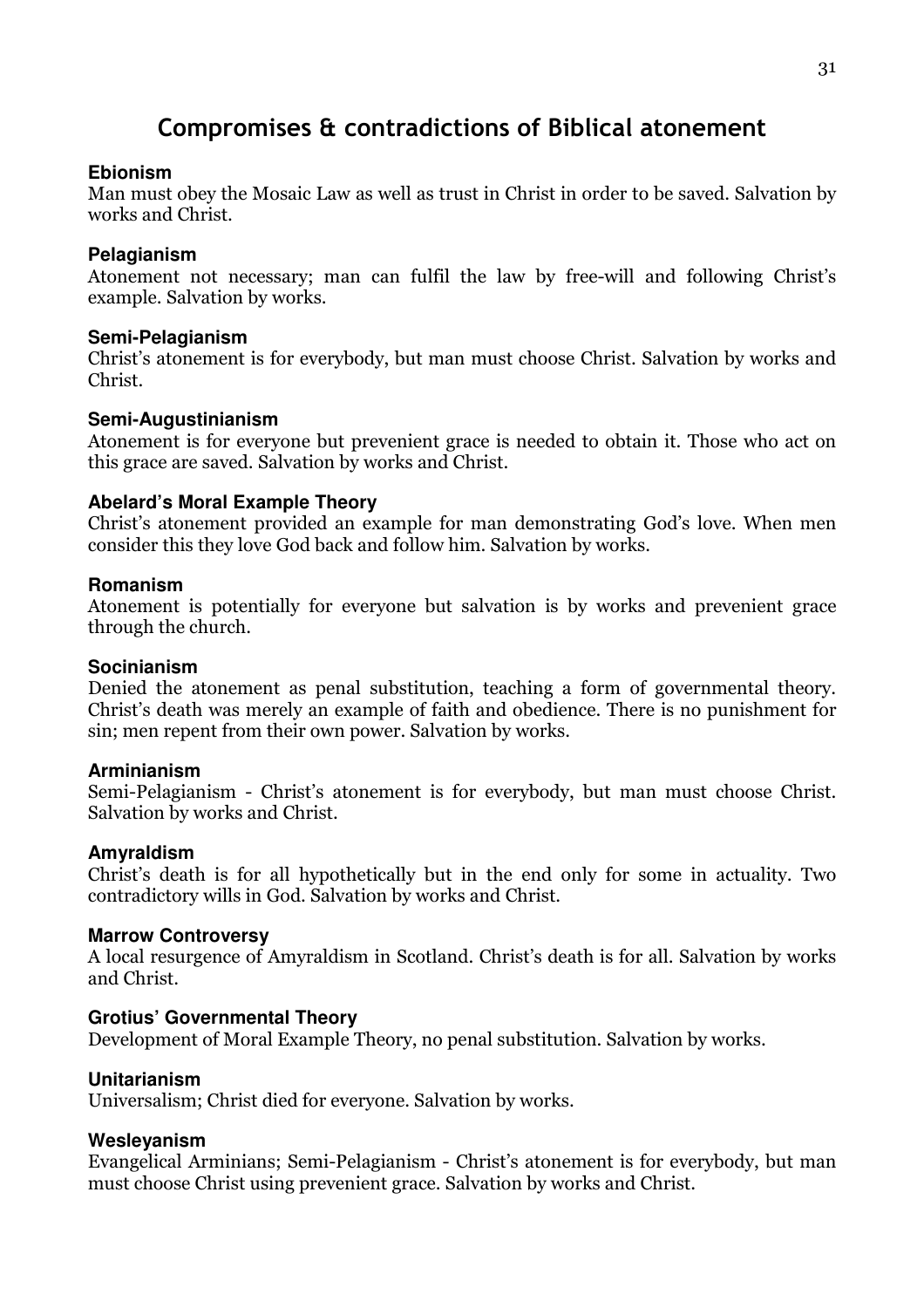## **New Divinity, New Haven Theology**

Growing Pelagianism. Salvation by works and Christ.

## **Finneyism, Oberlin Theology**

Increasing Pelagianism and Moral Government Theory. Salvation by works and Christ.

## **Fullerism**

Christ death sufficient for all. Confusion on atonement, justification and other matters. Two contradictory wills in God regarding salvation. Salvation by works and Christ.

## **Liberalism**

Denial of supernaturalism and the need of salvation. Salvation by works, especially reason.

## **19th century cults & sects**

A wide variety of error on the atonement. Salvation by works, or by works and Christ.

## **Social Gospel**

Salvation by works.

## **Pentecostalism & Charismaticism**

Generally Arminian. Salvation by works and Christ.

## **Barthianism**

All are saved because all have grace. Universalism.

## **The Free Offer of the Gospel**

Re-appearance of Amyraldism in modern guise. Christ's death is for all hypothetically but in the end only for some in actuality. Two contradictory wills in God. Salvation by works and Christ.

## **Jewish Root theology**

Arminian. Salvation by works and Christ.

## **New Perspective on Paul / Federal Vision.**

Salvation by works and Christ.

# Compromises & contradictions of predestination

## **Pelagianism**

No predestination.

## **Semi-Pelagianism**

God predestines those whom he foresees will have faith.

**Socinianism**  No predestination.

## **Louis Molina - Middle Knowledge**

God predestines those whom he foresees will have faith.

## **Arminianism**

God predestines those whom he foresees will have faith.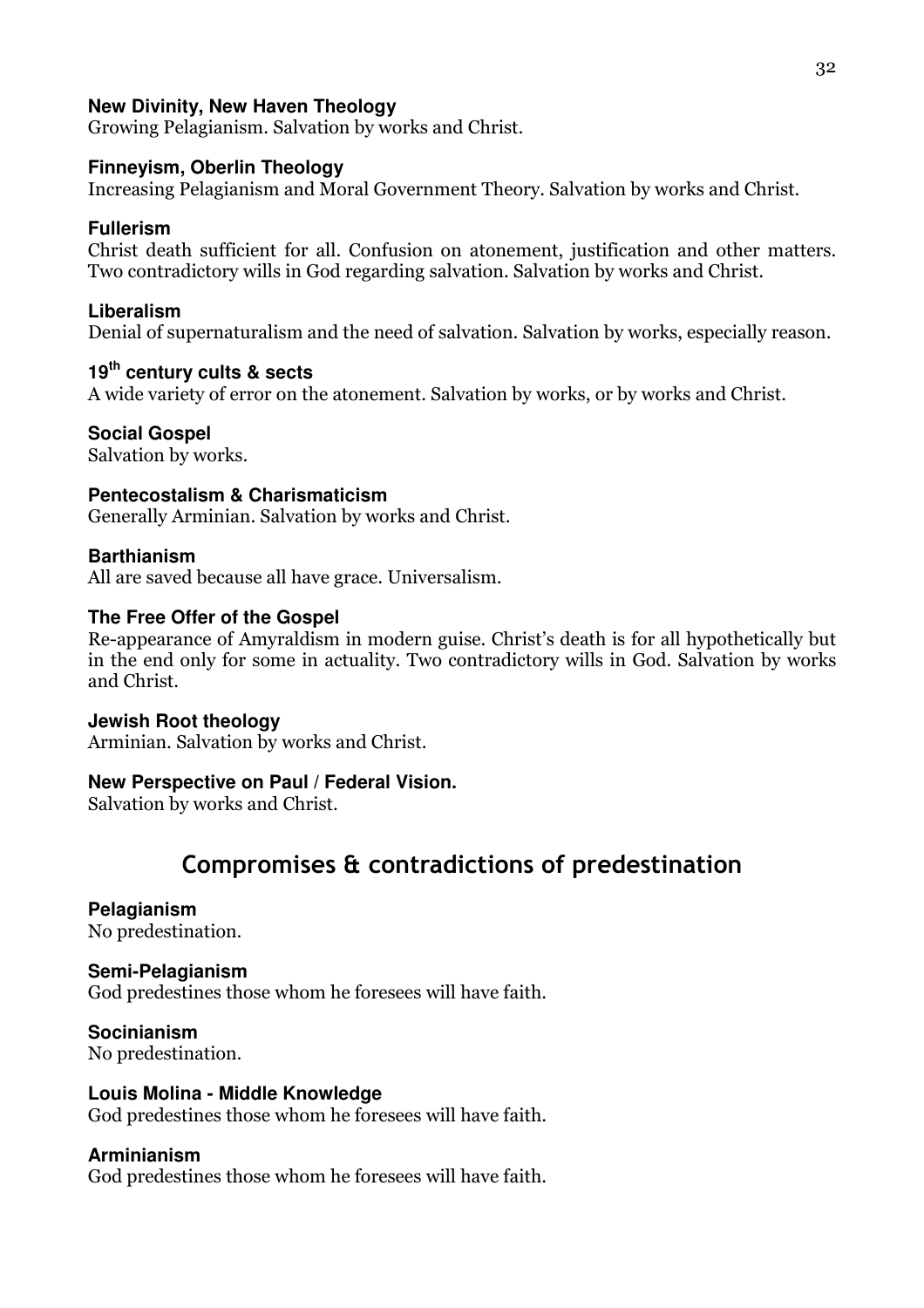## **Hugo Grotius; Governmental Theory of Atonement.**

No predestination.

## **Amyraldism**

Confused, hypothetical predestination.

## **Unitarianism and universalism.**

No predestination.

## **Wesleyanism**

God predestines those whom he foresees will have faith.

## **New Divinity & New Haven Theology**

No election of some to salvation.

## **CG Finney**

No election of some to salvation.

## **Andrew Fuller**

Confused on predestination. No sovereign election of some to salvation.

## **Liberalism**

No predestination.

# Conclusion

The essential error of all these systems is the denial of total depravity. If you deny this you effectively deny all the doctrines of grace and impugn the sovereignty of God, to say nothing of denying the actual words of Scripture.

If man can save himself (Pelagianism), or regenerate himself (Finneyism), or contribute to his own salvation (Semi-Pelagianism), or initiate his salvation (Arminianism), then he cannot be totally depraved but is able to do spiritual good. This means that the guilt of Adam is not imputed to him and neither is Adam's sinful inability.

If he initiates his own salvation by effort, then he needs no calling from God. Neither is there any election of some to salvation since all men initiate their own salvation without reference to God's plan. If all men can be saved by their own works, or at least initiate it, then Christ did not die for the elect alone but must have atoned for everyone and God must give grace to everyone. If men do the initial works then there is no irresistible work of the Holy Spirit to initiate faith. Finally, if men are the basis of receiving salvation then there is the possibility that they can fail and fall away.

Thus all the doctrines of grace are ruined by any sort of Pelagianism since they deny the root doctrine of total depravity.

## **Select bibliography**

- Cairns, Alan; Dictionary of Theological Terms, Ambassador-Emerald International.
- Douglas, JD; *Dictionary of the Christian Church*, Revised Edition, Zondervan (1978).
- Elwell, Walter A; Concise Evangelical Dict. of Theology, Baker.
- Fahy, Paul; A shorter theological dictionary, article.